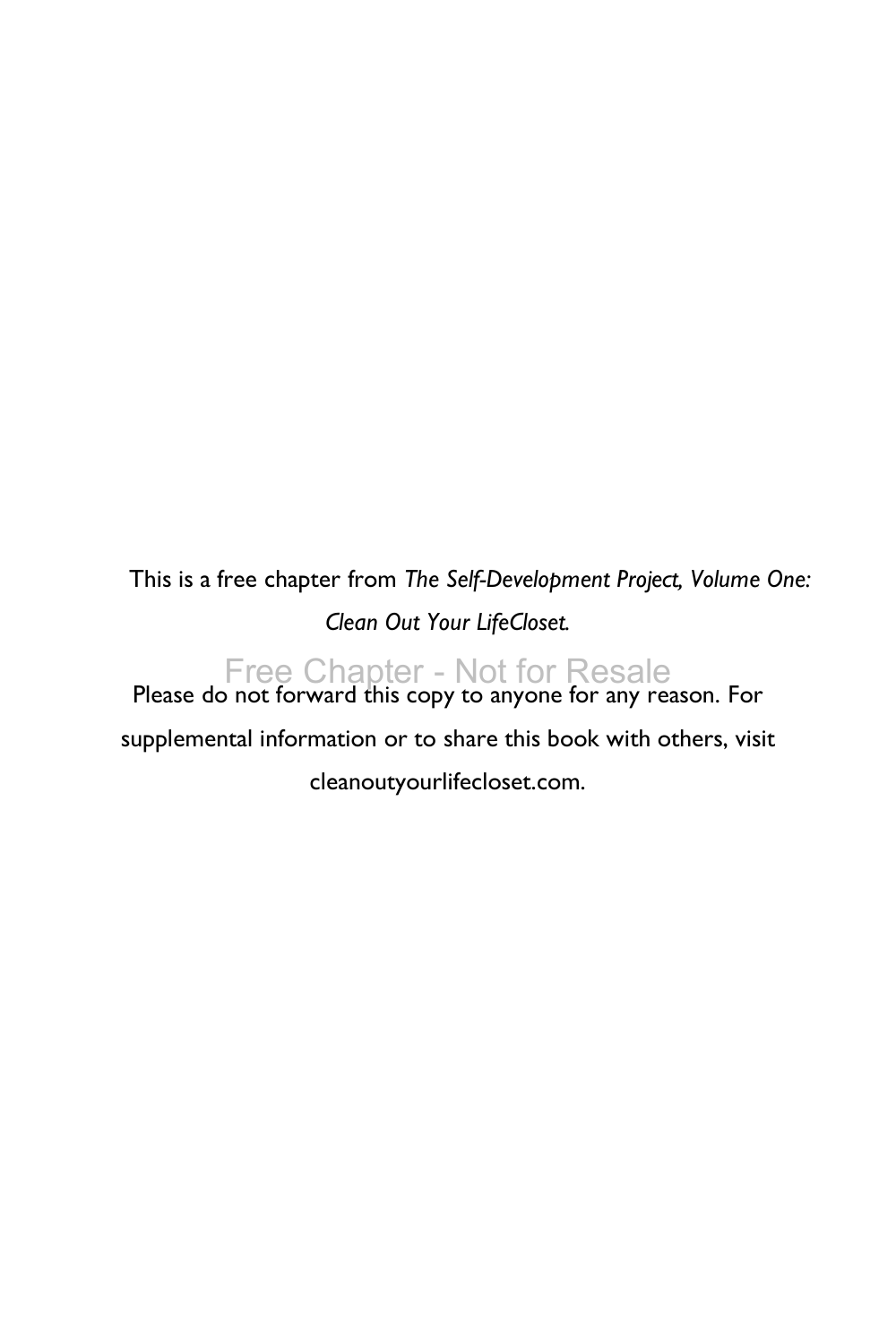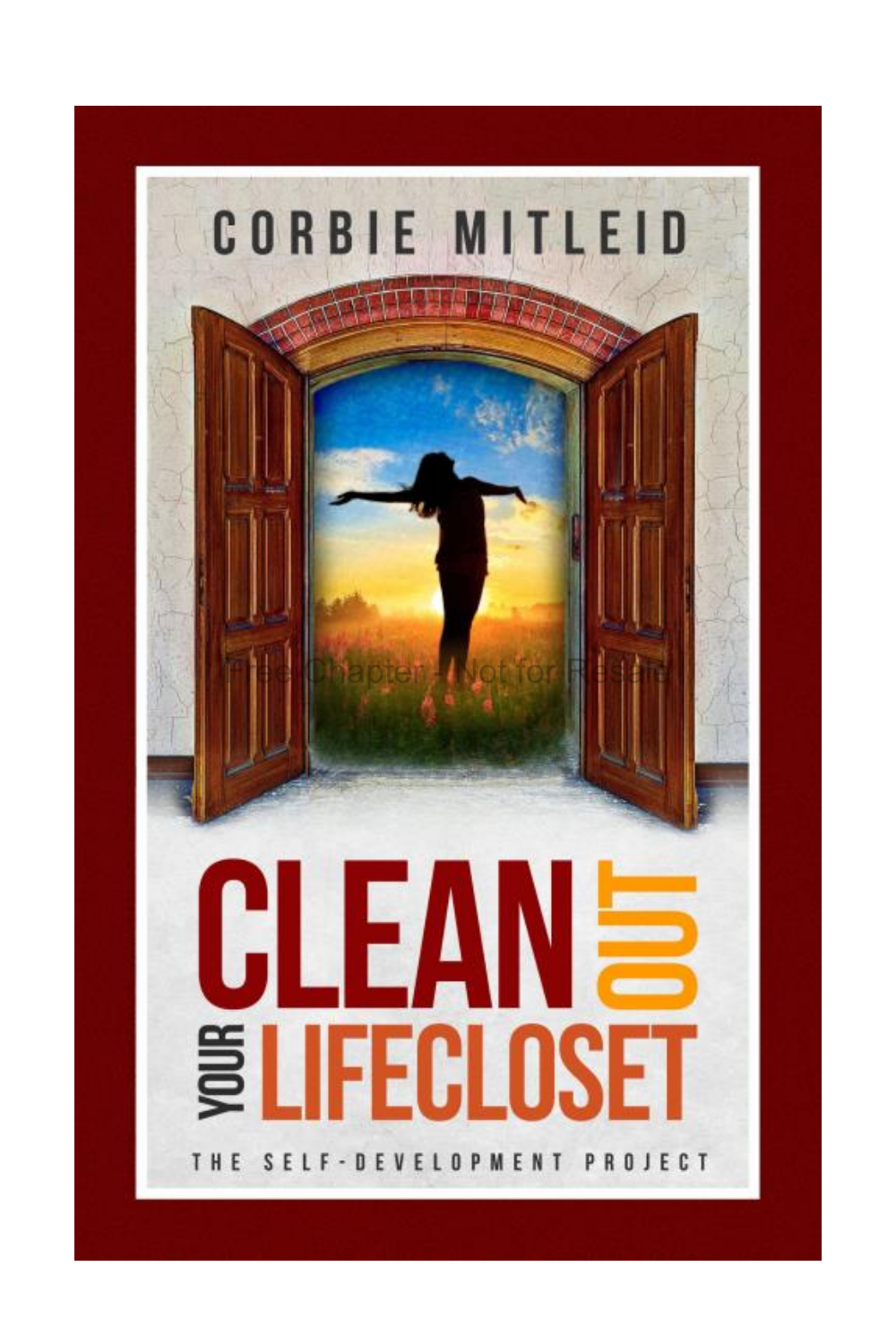### **The Self-Development Project**

**Volume I: Clean Out Your LifeCloset**

Free Chapter - Not for Resale

**Corbie Mitleid**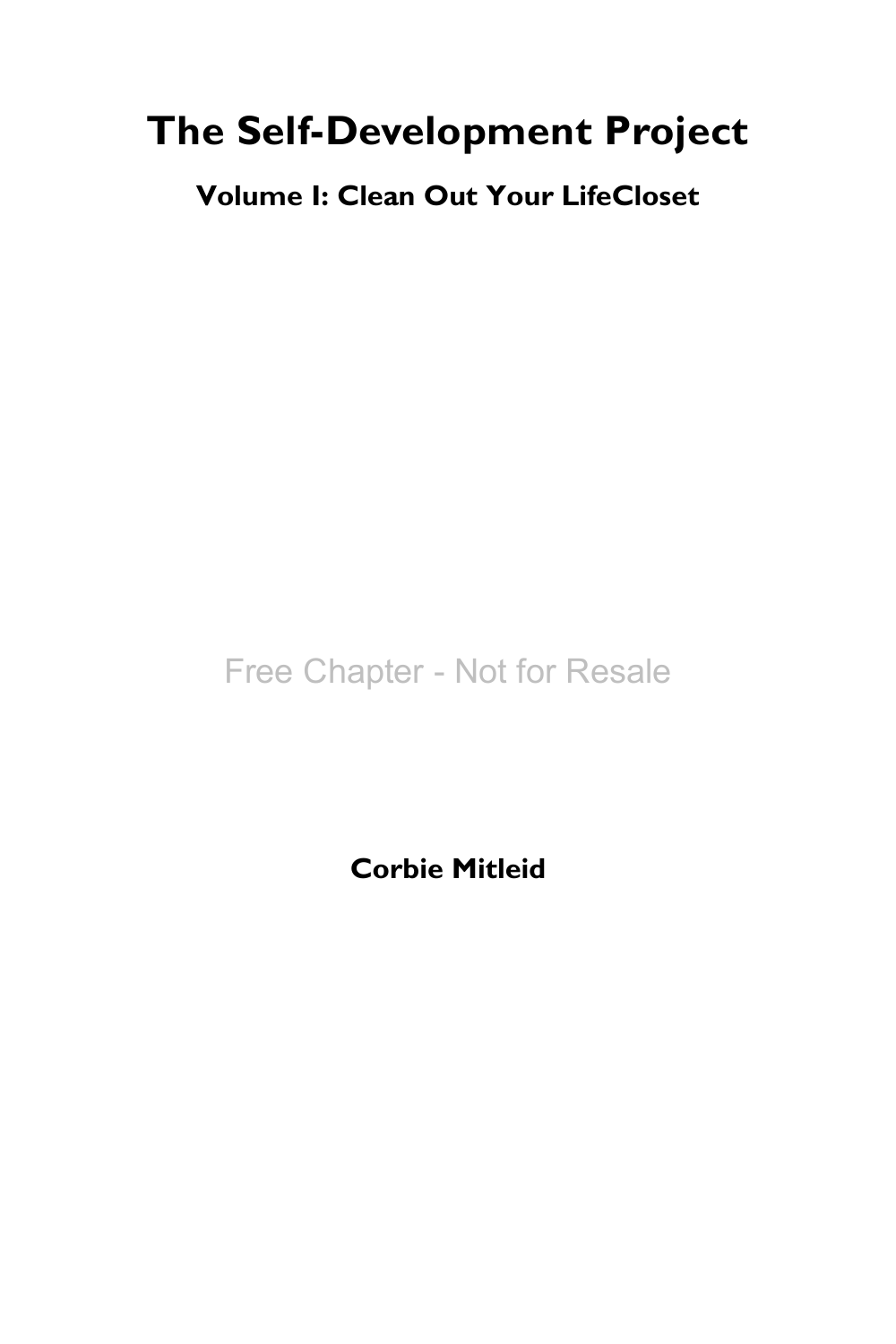# **Copyright**

<span id="page-3-0"></span>Copyright © 2016 by Corbie Mitleid

ALL RIGHTS RESERVED.

This book or any portion thereof may not be reproduced or used in any manner whatsoever without the express written permission of the publisher except for the use of brief quotations in a book review.

Contact information at https://corbiemitleid.com/contact Free Chapter - Not for Resale

Cover Design: Alexander von Ness

Editor: Berni Xiong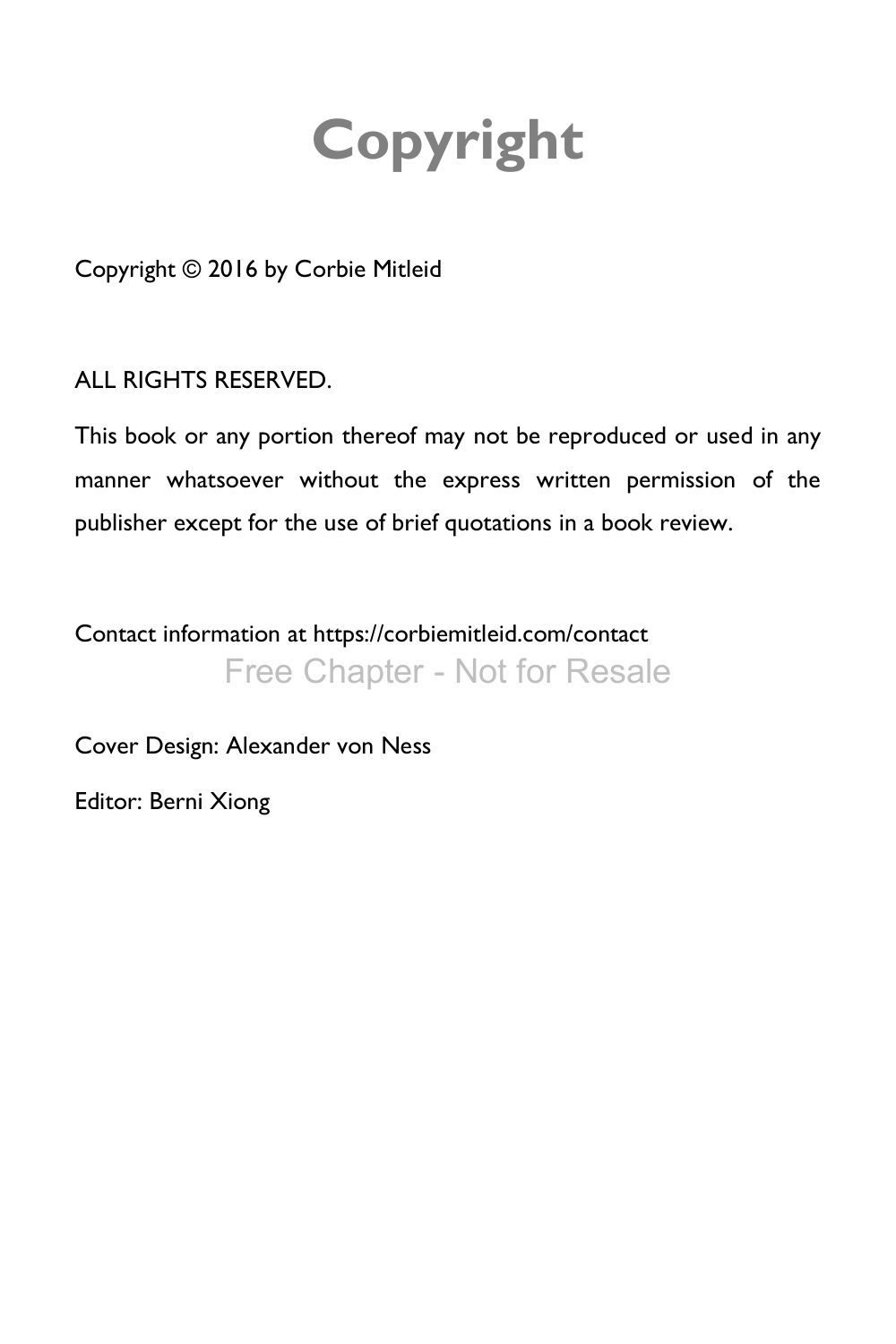## **Dedication**

<span id="page-4-0"></span>*Dedicated to my father, Jerome R. Dorkin, MD (1921-2001): Best friend, cheering section, slayer of NY Times Crossword Puzzles (in ink), brilliant and compassionate physician, punster extraordinaire. The man who taught me to remain eternally unfinished, always looking for new answers and asking the next question. If I'm any kind of writer, it's because of your love affair with words well-crafted. I miss having you "in form" with us, but cherish the fact that you're still around me in spirit. I love you.*

### Free Chapter - Not for Resale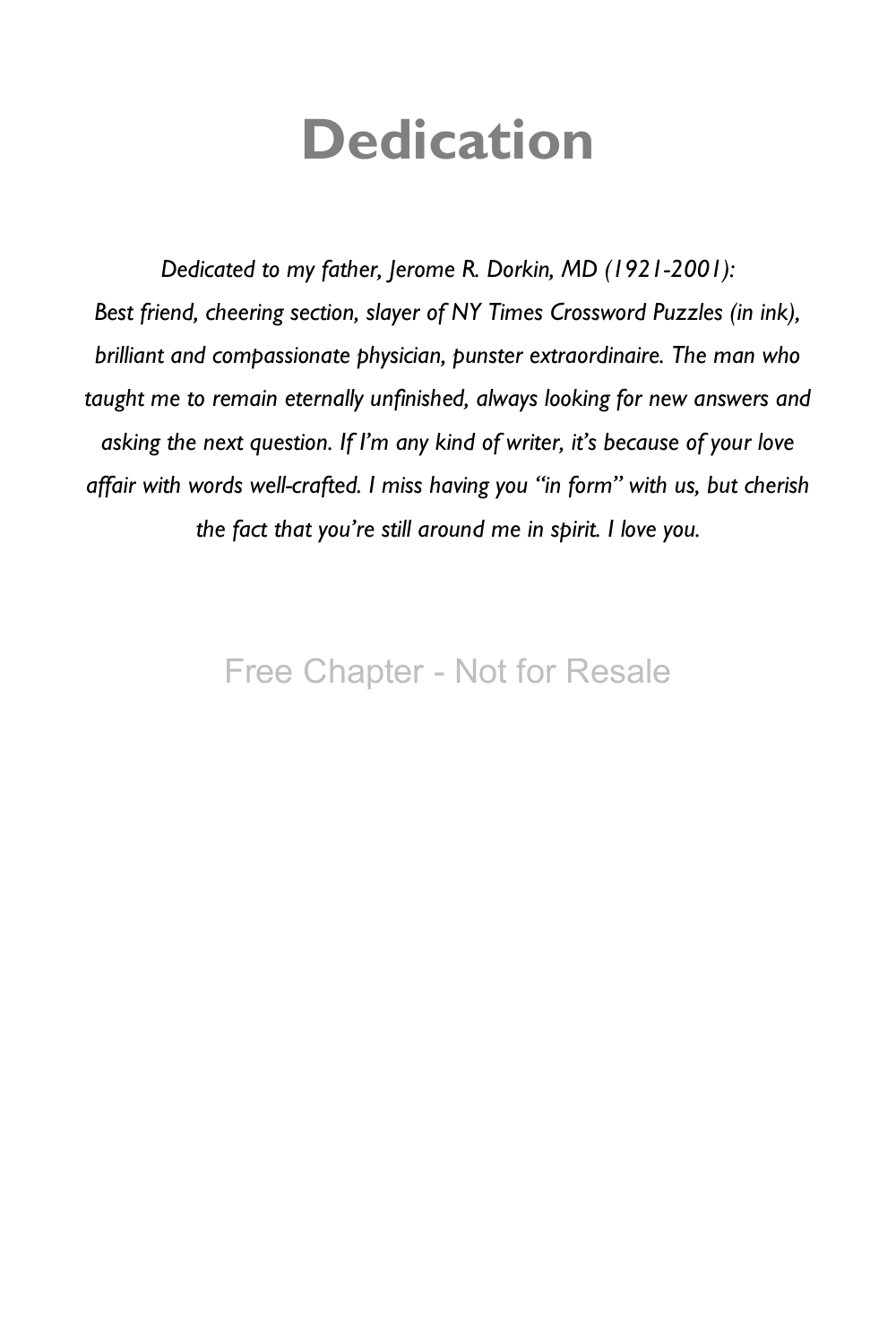## **Foreword**

#### By David Bennett

<span id="page-5-0"></span>In my experience of coaching others, I have had the opportunity to speak to people from all around the world. I've found that we all are searching for a sense of peace and understanding. In these challenging times, we find ourselves looking everywhere but in the most important place—within ourselves. When working on developing into a better person, we sometimes come to a limit of our understanding. When we reach these boundaries, we find ourselves in an emotional realm that leads us to confusion. Now we can either step back or push forward. I prefer to move forward locating the tools needed to find solid footing and emerge from the fog with new understanding, allowing this focused zone to percolate into a new authentic self. After reading *Clean Out Your LifeCloset,* I can clearly see this book provides the tools needed to create that focus and direction in your life.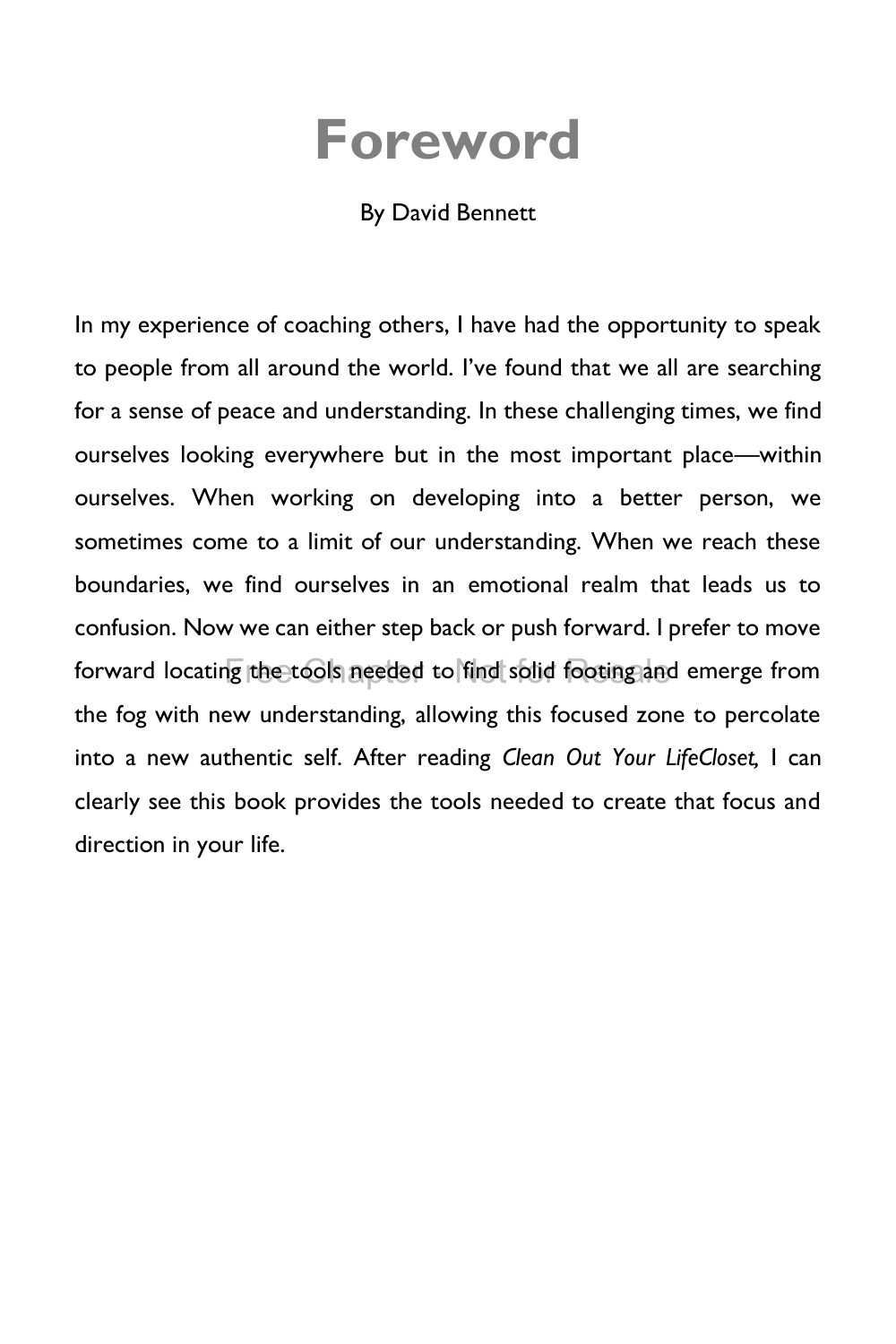I've known Corbie Mitleid for many years and enjoy our discussions about the empowering and practical ways we can live our lives. She views life with a fresh outlook—believing life's circumstances are open to all possible explanations—and she has successfully brought that inspiring view to this work. She shows the reader how to find enthusiasm for life, to look forward to change, and to grow while experiencing it. She teaches you to allow yourself to be of service with heart-centered authenticity because you are excited about the promise life holds. You'll discover how to give up anxiety and fear, yet hold an intention of a brighter tomorrow that fills you with overflowing gratitude and love.

We are all living a personal story—each with its ups and downs, and high and low points. But what's important is the theme that structures and guides your story. When your story has positive, life-supporting themes, you have found the key to transformation. From time to time we may need to add new vigor to our disciplines, so they maintain a fresh vitality. Each chapter offers ways to reframe your world and make it sparkle. We live in a paradigm of heroic individuals struggling over limited resources, yet do we always need the biggest, the fastest, or the best? We need a new story to live in harmony and within our means. Science is showing us that we are connected to each other in many ways. We would be better served by establishing cooperation and building dynamic relationships. Free Chapter - Not for Resale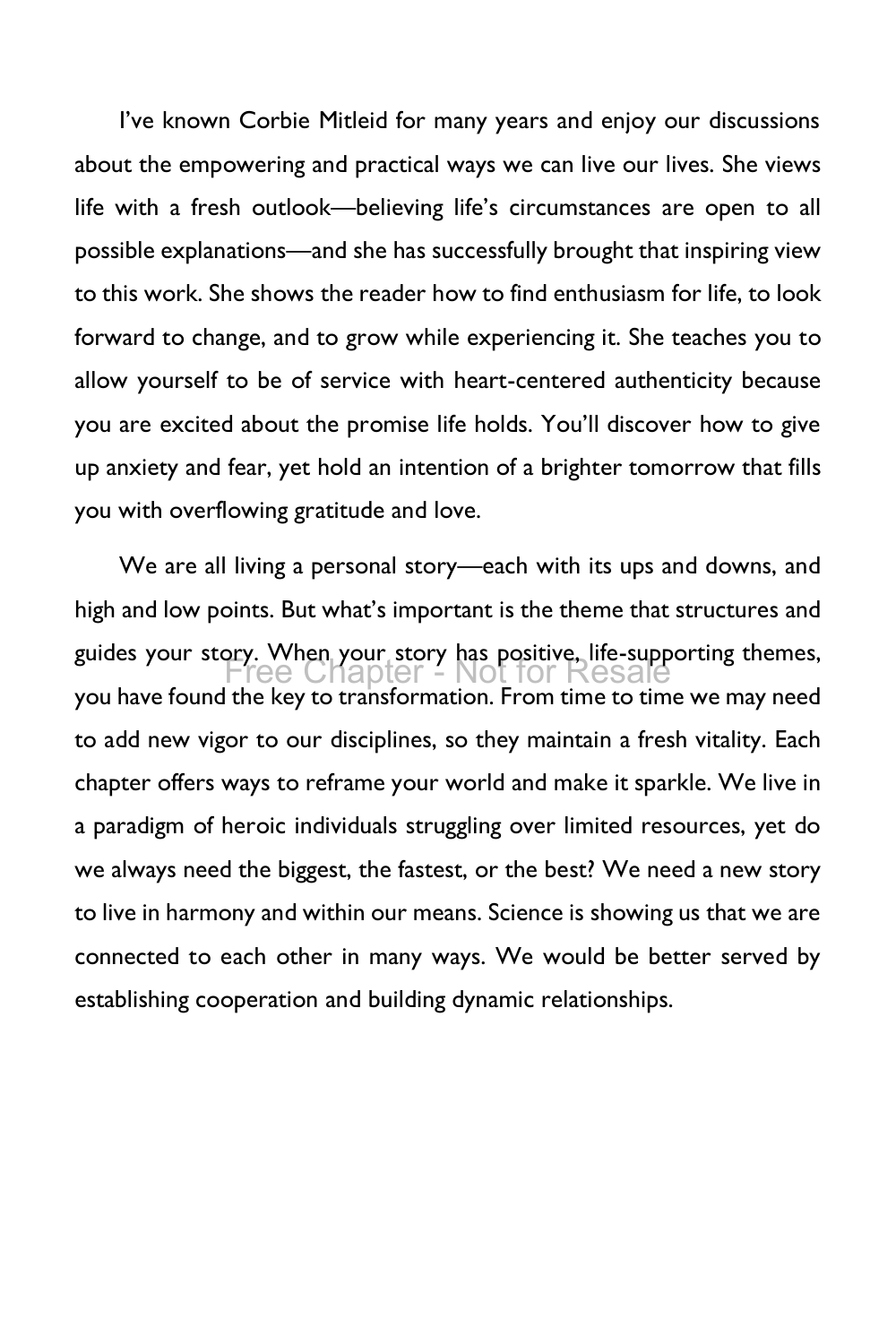Within this first book of three, we learn to cultivate an attitude of simplicity in our own life by eliminating unnecessary activities and preoccupations. Simplifying life allows us to develop a genuine mental discipline toward loving kindness with less distraction. Like an upper branch growing out of a tree, strive to live simply because the tip of the branch cannot hold the weight of too much *stuff*. As we simplify our lives, we have more time and energy to help others and realize our lightened life on the top.

Read on to find the help you need to rise above the circumstances and remove yourself from the same old rut. No matter how beautiful the rut may be, you cannot see above the furrow to the expansive possibilities that await you. Remember that every moment of possibility resides in *this* moment, and you have the capacity to clean house so your future can become a shining beacon. Free Chapter - Not for Resale

#### DAVID BENNETT

Author of *Voyage of Purpose* and *A Voice as Old as Time* DharmaTalks.com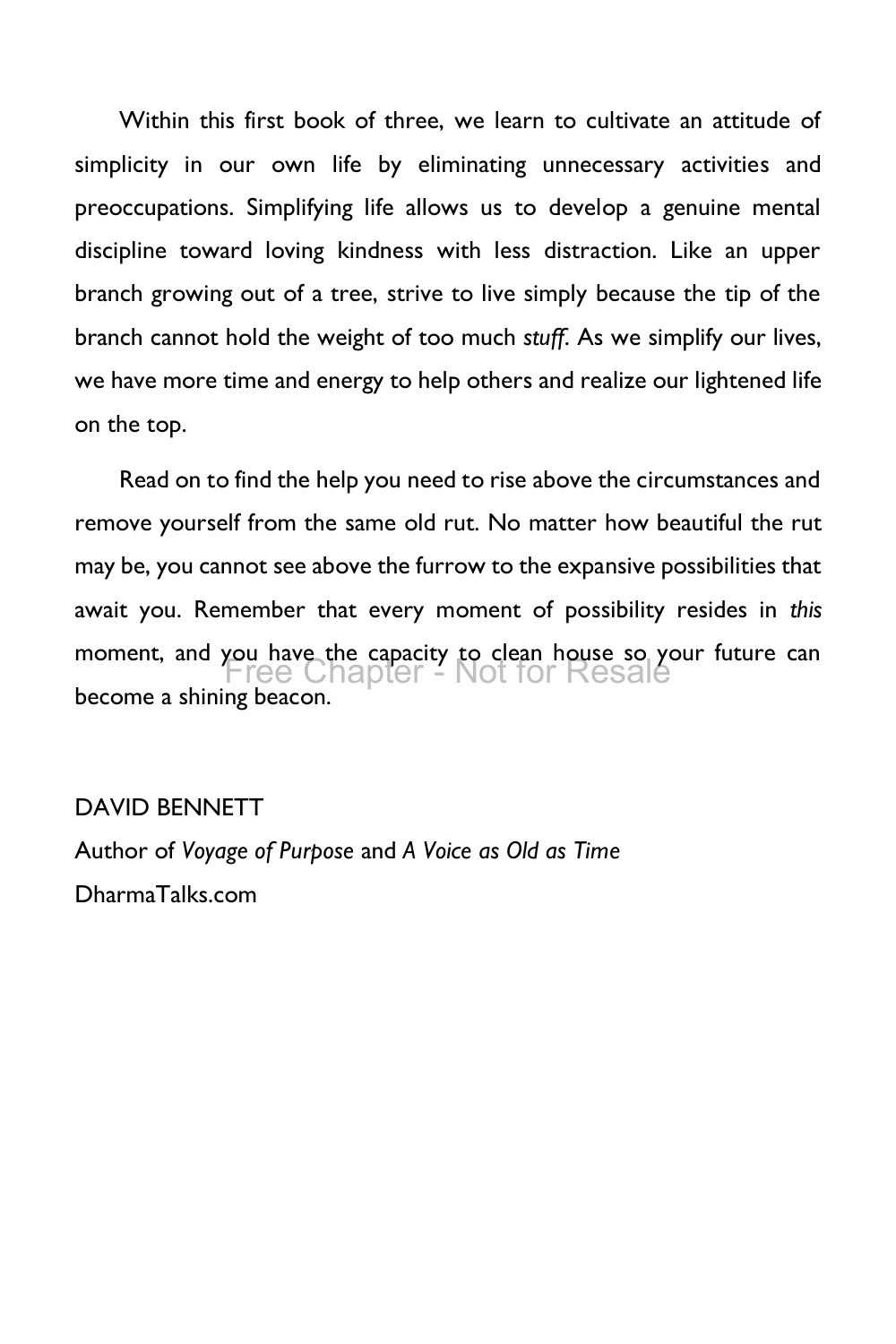## **Reviews**

<span id="page-8-0"></span>"Corbie is the Marie Kondo of the heart and soul, helping us to honor those long-held emotional hang-ups that no longer serve us, then let them go, cleansing our spirits for new experiences and greater joys. A wonderful book to reread again and again."

#### - SHANNON HAYES

Author of *Radical Homemakers: Reclaiming Domesticity from a Consumer Culture,* and *Long Way on a Little: An Earth Lover's Companion for Enjoying Meat, Pinching Pennies and Living Deliciously*

### Free Chapter - Not for Resale

"If you find yourself stumbling, tripping or falling towards enlightenment, *Clean Out Your LifeCloset* is an outstanding primer to give you more clarity and insight in your life. Corbie Mitleid has written a treasure trove woven full of golden stories, powerful tools and useful techniques—and a little practical magic too. *Clean Out Your LifeCloset* is the book that you didn't even know that you've been looking for to integrate a new breed of selfdevelopment into your life, especially if you're a mere mortal like the rest of us!"

#### - BLAZE LAZARONY

CEO & Founder, Blaze A Brilliant Path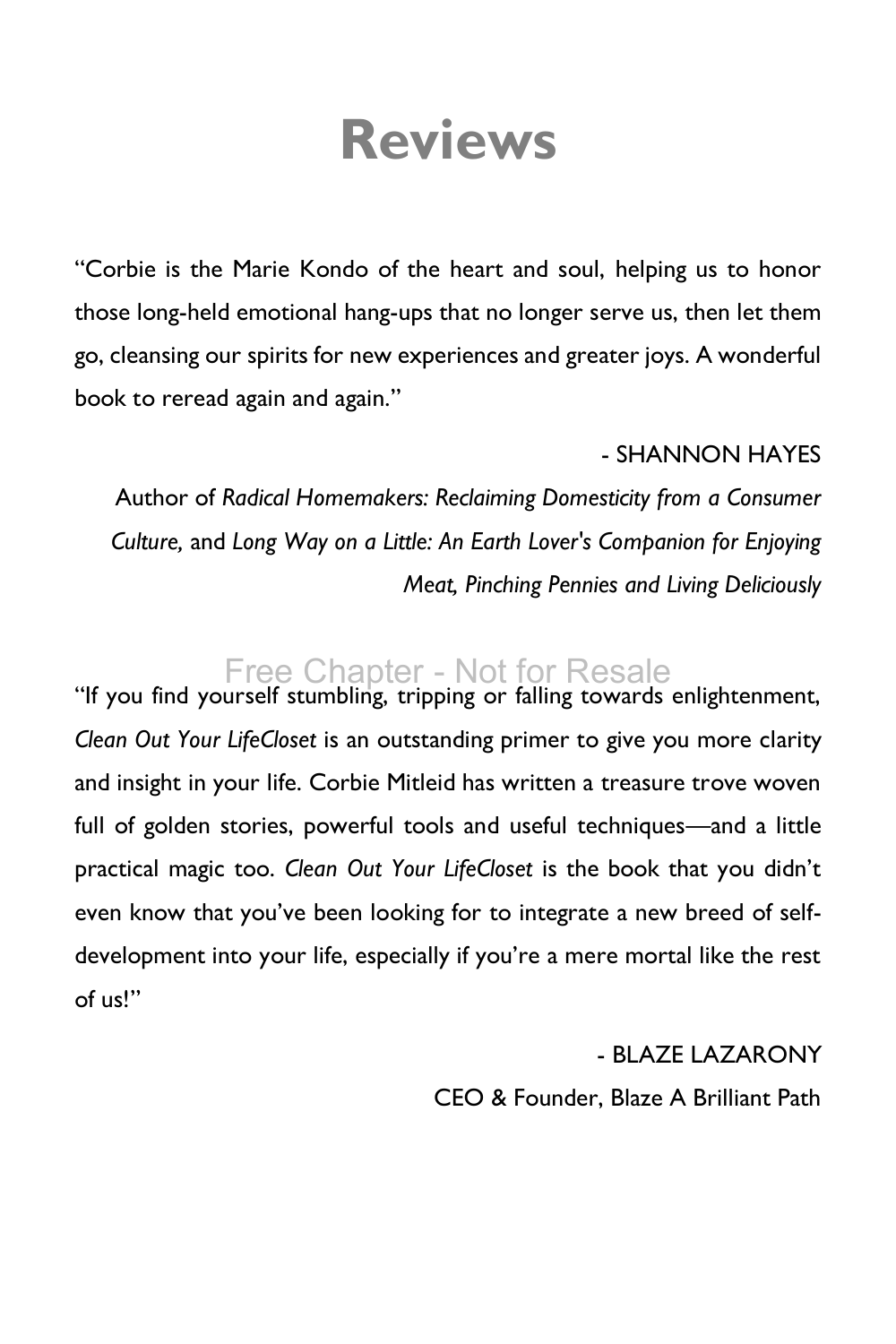"Volumes have been written on the topic of attaining and living a fuller, more complete life. *Clean Out Your LifeCloset* pares away the rhetoric and resonates with 'complex simplicity' that truly defines the process. Regardless of whether you define your self as expert or novice, the words and ideas in this plainly written, well-told story will enrich your Authentic Life."

#### - PAMELA STEELE

Artist/Mage/Author of *Steele Wizard Tarot* and *Wizard's Pets Tarot*

"Often used in this book is the word 'clear' and indeed that's where the readers are taken: on a journey to clearly define what they want and need for their lives and a clear path to attaining it. Written in an easy to follow yet inspirational manner, *Clean Out Your LifeCloset is* a volume readers will keep and return to when life gets cloudy."

- DONNA CORNELL

Philanthropist and CEO, Cornell Enterprises

"Witty, insightful, and fun. In *Clean Out Your LifeCloset,* Corbie Mitleid gently cajoles her readers to explore life through a new and refreshing lens: that of the soul and the spiritual heart. A great read for anyone who wants to live a more meaningful and inspired life."

- MARTHA G. BLESSING, RN

Author of *God Is A Pink Cloud: Crossing the Spiritual Bridge from Chronic Pain and Illness to Health, Happiness and Inner Peace;* Founder of Soul Light Healing Academy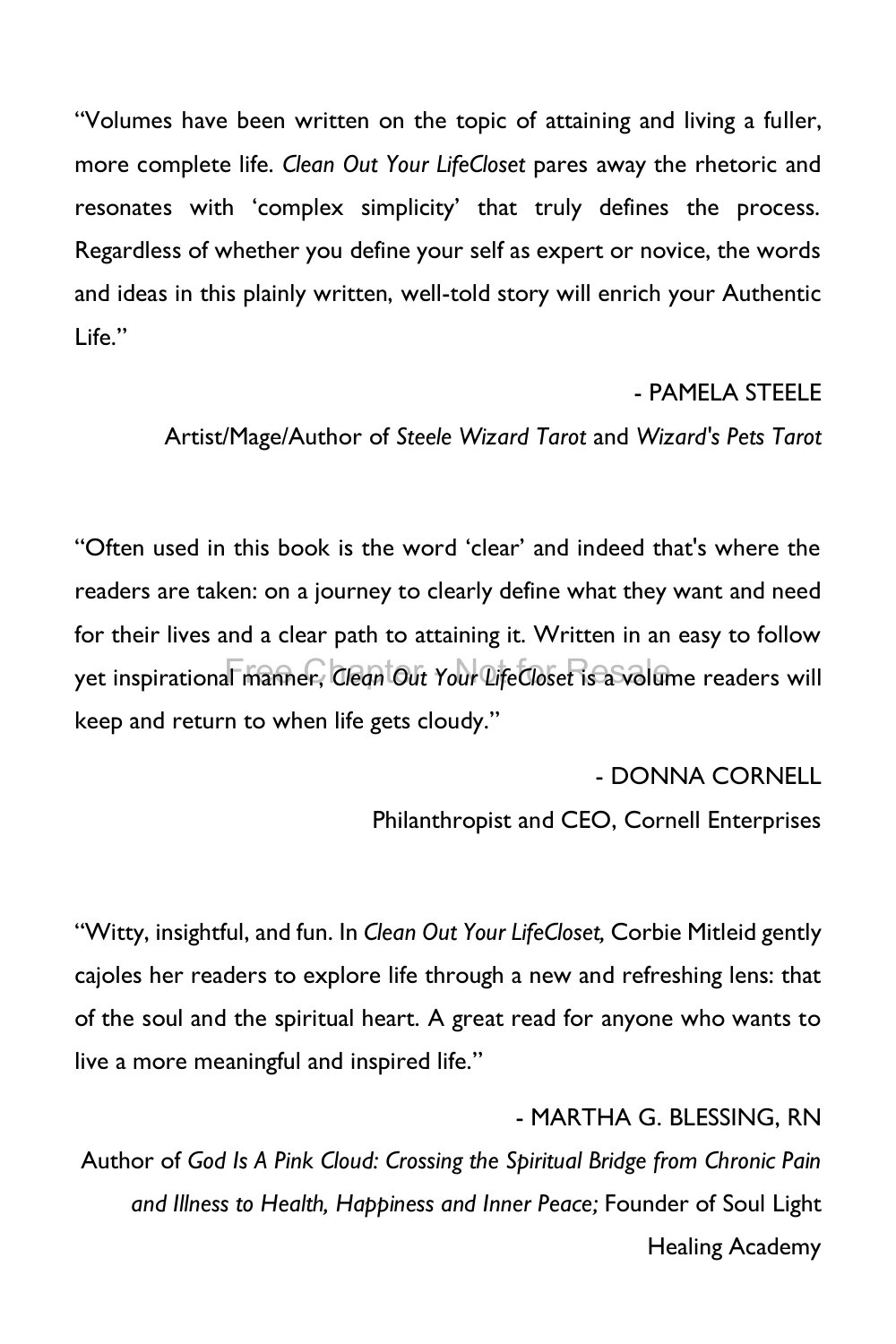"For years, Corbie Mitleid has stood out as an enlightened and gifted teacher and writer. Written in her trademark entertaining style, *Clean Out Your LifeCloset* skillfully delivers soul wisdom and encourages us to let go of that which impedes our spiritual advancement and path to internal joy and peace. If you desire to live your life in clarity and balance, this first volume of humorous Sage wisdom is a powerful tool and highly recommended for your journey. *Clean Out Your LifeCloset* is the kind of unique and delightful read you will want for those you care about most, beginning with you."

- TED SILVERHAND

Tuscarora Native Seer

Free Chapter - Not for Resale<br>"With crystal clarity and wit, Corbie Mitleid offers a wealth of practical, down-to-earth wisdom to help you create the life of your dreams. Highly recommended."

#### - ROBERT SCHWARTZ

Between Lives Soul Regression Therapist; Author of *Your Soul's Plan: Discovering the Real Meaning of the Life You Planned Before You Were Born,* and *Your Soul's Gift: The Healing Power of the Life You Planned Before You Were Born*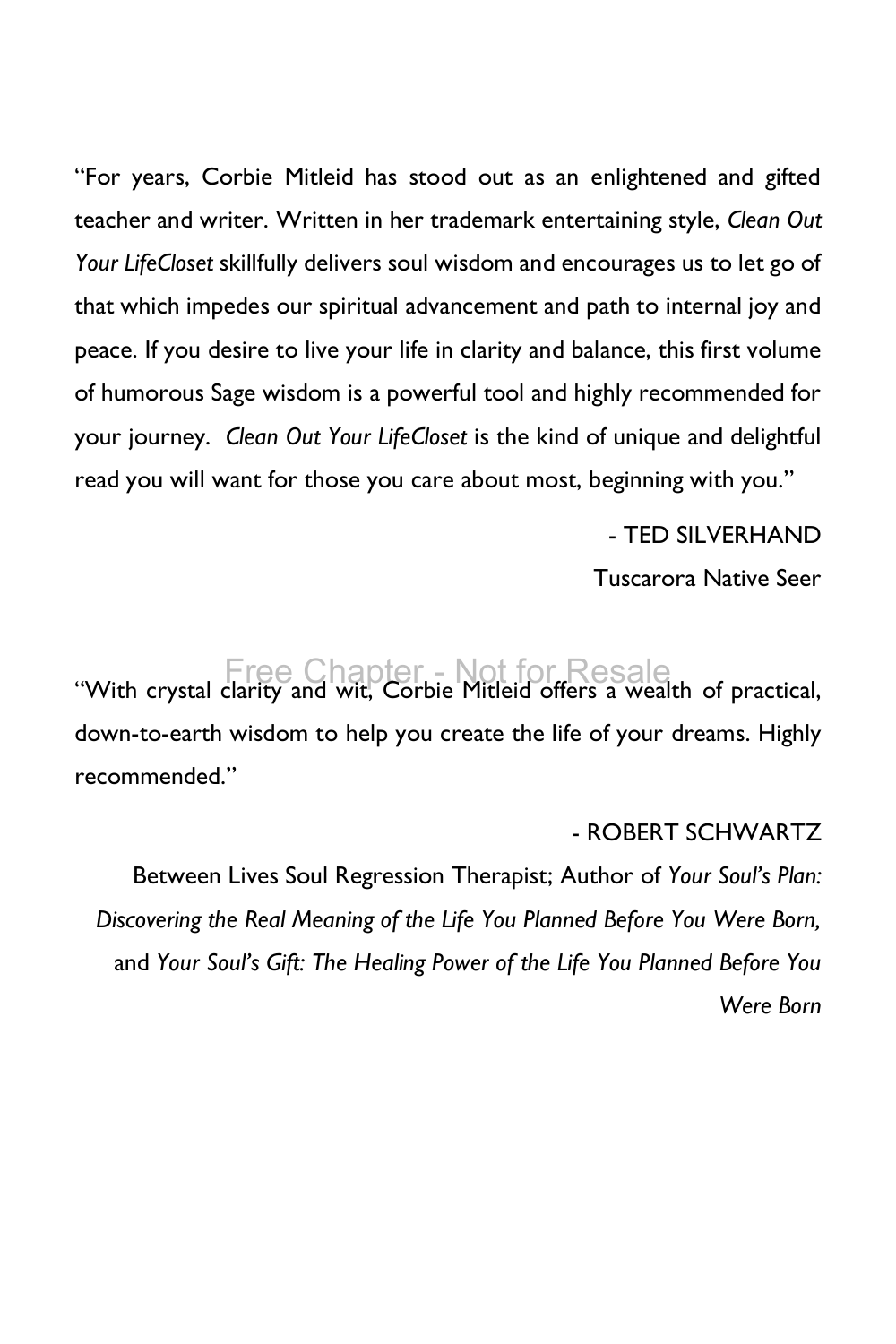"Corbie Mitleid has written a gem of a book. While you may 'read' it in one day, it will take years to master the many juicy and empowering tidbits that are outlined throughout the volume. It is high time we all cleaned out and arranged our personal closet to suit our lifestyle and desires. Come ready to change, and get ready to dog-ear a bounty of pages with your highlighter!"

#### - CHRISTINE ALEXANDRIA

Author of *Askfirmations: Live the Life You Desire Simply by Asking, The Angel Chatter Oracle Cards,* and the award-winning, *Pick-A-Woowoo: Have You Ever Wondered About Angels?*

"Most of us move through life looking through a clouded window, seeing what's right in front of us but hever the whole picture. When it comes to our feelings, thoughts, and responses, we don't ask ourselves 'why?' Instead, we act on impulse and move on. *Clean Out Your LifeCloset* isn't about changing who you are, but about getting to know yourself and growing into the best version of you. Optimal human functioning, selfactualization, happiness, whatever you like to call it, can be achieved if you're willing to do the work. And while author Corbie Mitleid doesn't claim to have all the answers, her book can help you find them."

#### - HEATHER BESCHIZZA

Adjunct Professor of Psychology, Community College of Allegheny County; ESL Instructor, Duquesne University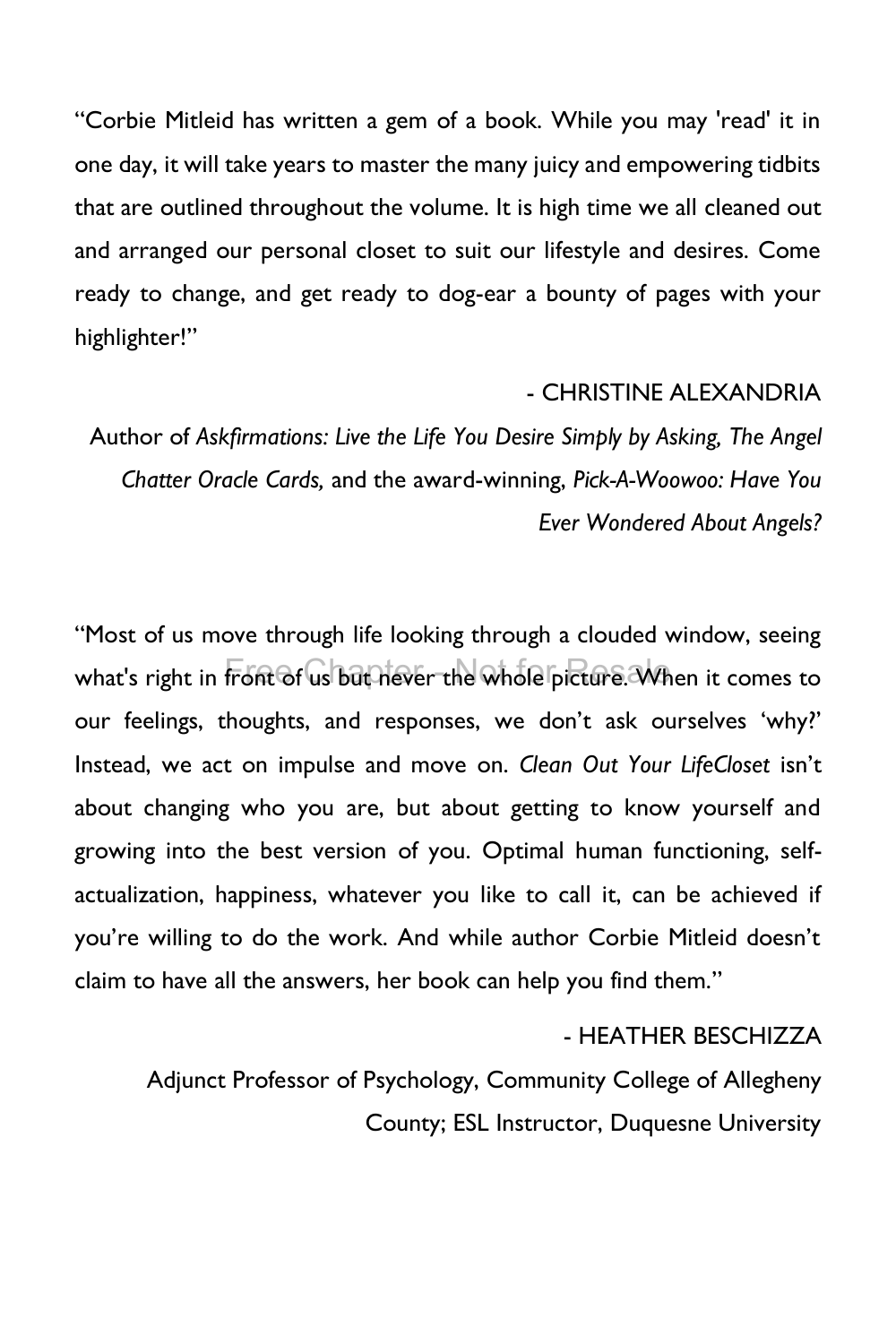*"Clean Out Your LifeCloset* is a fun, creative, imagination-filled, practical selfhelp book that is an easy read, down to earth, with no 'fuzzy bunnies' or wishy washy unattainable goals. I loved the experiments and exercises offered to the reader. What a great practical way to embody the book's message!

#### - ANIIYAH KLOCK

Licensed Massage Therapist and Energy Healer

"With *Clean Out Your LifeCloset,* Corbie Mitleid gives you a guide for selfexamination and introspection from the heart's vantage point. This book gives you the tools and techniques that are designed especially for each person who reads it. This will become your resource book for Life."

Free Chapter - Not for Resale

Producer & Host, Awake 2 Oneness Radio Founder & Director, The KYLE Foundation, Inc.

"Before you set on paving your own path in life, you need to find out who you truly are, what makes you unique, and what you have to contribute to the world. *Clean Out Your LifeCloset* is a great combination of insight, illustrative stories, and practical advice to give you the best opportunity to reveal your true essence. Corbie Mitleid's wisdom and wit shine through and make this book a must-read for anyone on a road of self-discovery."

> - DIANA TUMMINIA, LCSW-R Mental Health Practitioner and Psychotherapist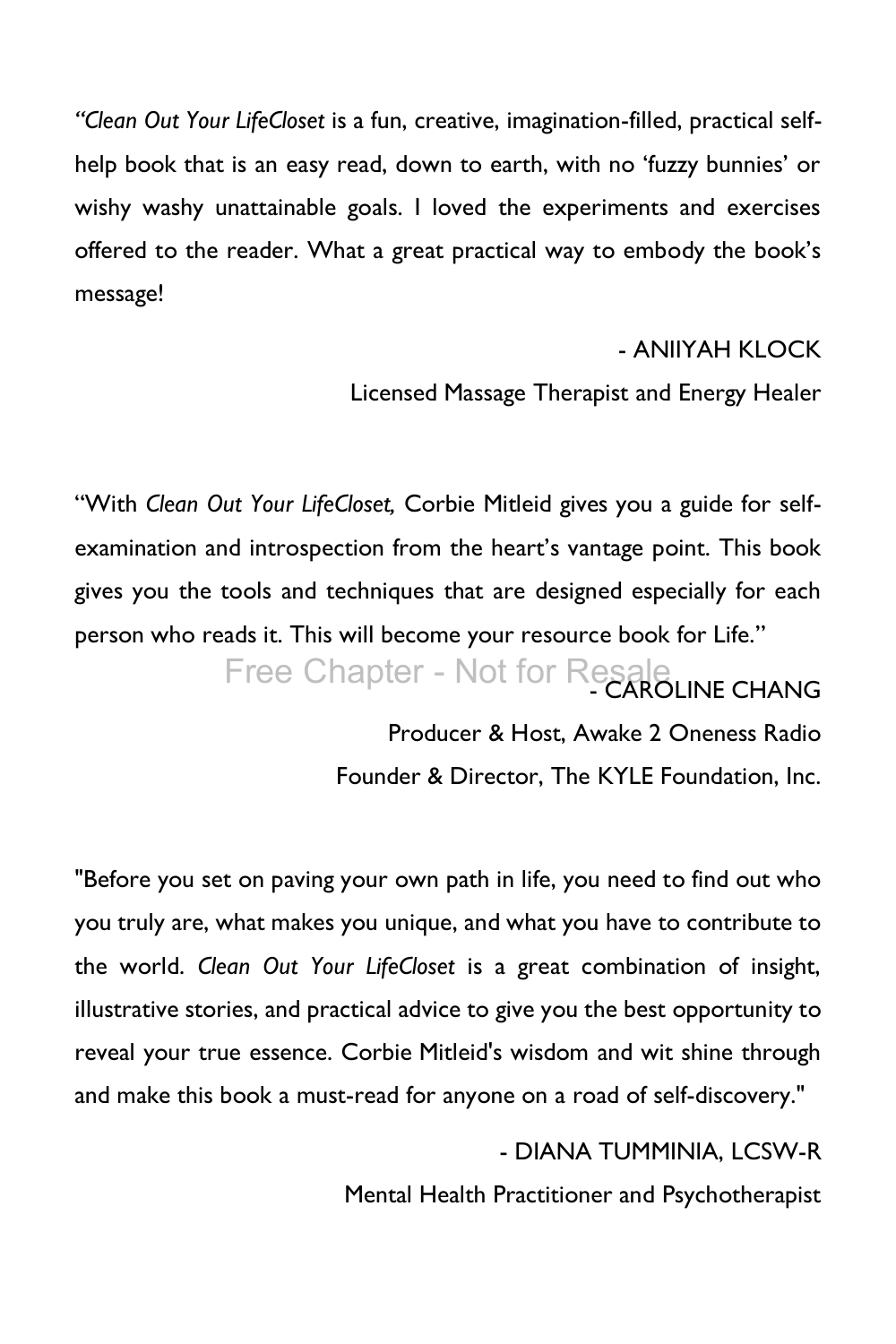"Such a wonderful marriage of wisdom and wit. So thoughtful, well-written and easy to read, *Clean Out Your LifeCloset* is filled with helpful metaphors, examples and stories to bring the principles brilliantly to life—and worksheets to help you dive even deeper. If you're ready to not only think, but also fully LIVE outside the box, this book will be a treasured guide!"

#### - RUTH L. SCHWARTZ

Author of *Soul on Earth: A Guide to Living and Loving Your Human Life*

"*Clean Out Your LifeCloset* offers practical, doable, sensible techniques that create ideal conditions for personal transformation and growth. Corbie writes in pictures. Her voice is colorful and dynamic, her words a joy to read."

Free Chapter - Not for Resale

Cofounder, Chrysalis Meditation Center [\(InsideTheChrysalis.com\)](http://insidethechrysalis.com/)

"In our modern world, we as individuals are submersed in a sense of selfinduced complicatedness. In *Clean Out Your LifeCloset*, Corbie Mitleid shows us how the simplification of our lives in all aspects leads to clarity, which in turn leads to an enlightened life. It is essentially a road map out of our selfinduced complicatedness where the road and the map are the individual at the same time."

> - LORRIE STOJNI Mother, Family Law Lawyer, and Healer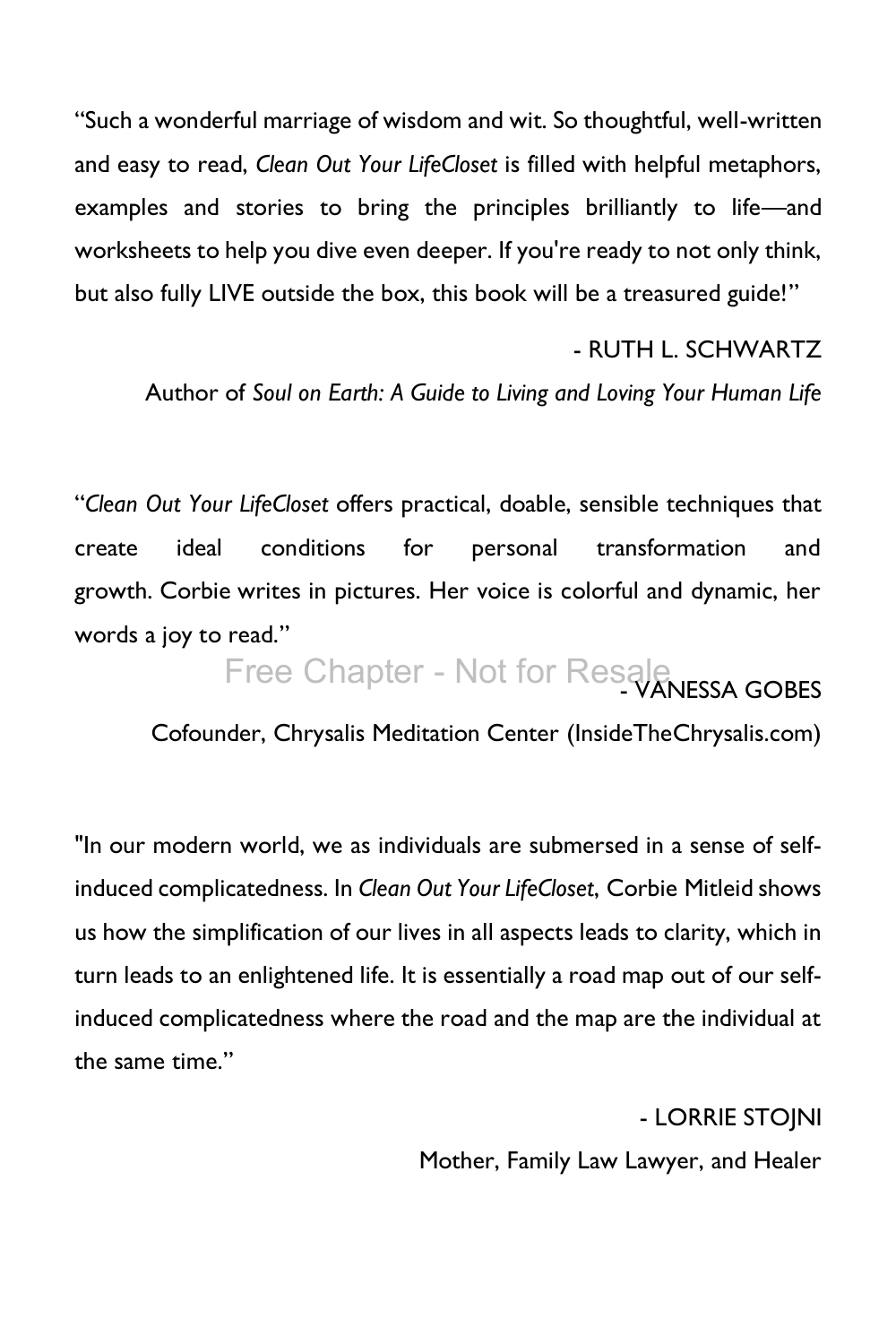*"Clean Out Your LifeCloset* brings the reader a different slant on clearing out Life's clutter. Deeply useful in accepting responsibility for one's own life experiences and the need to find one's own presence in a world that suffers from non-consciousness and focuses on material needs and wants. A wonderful reminder that we are merely spiritual beings having a human adventure."

- MICHELE KELEHER, MS, PT

Energy Medicine Practitioner

### Free Chapter - Not for Resale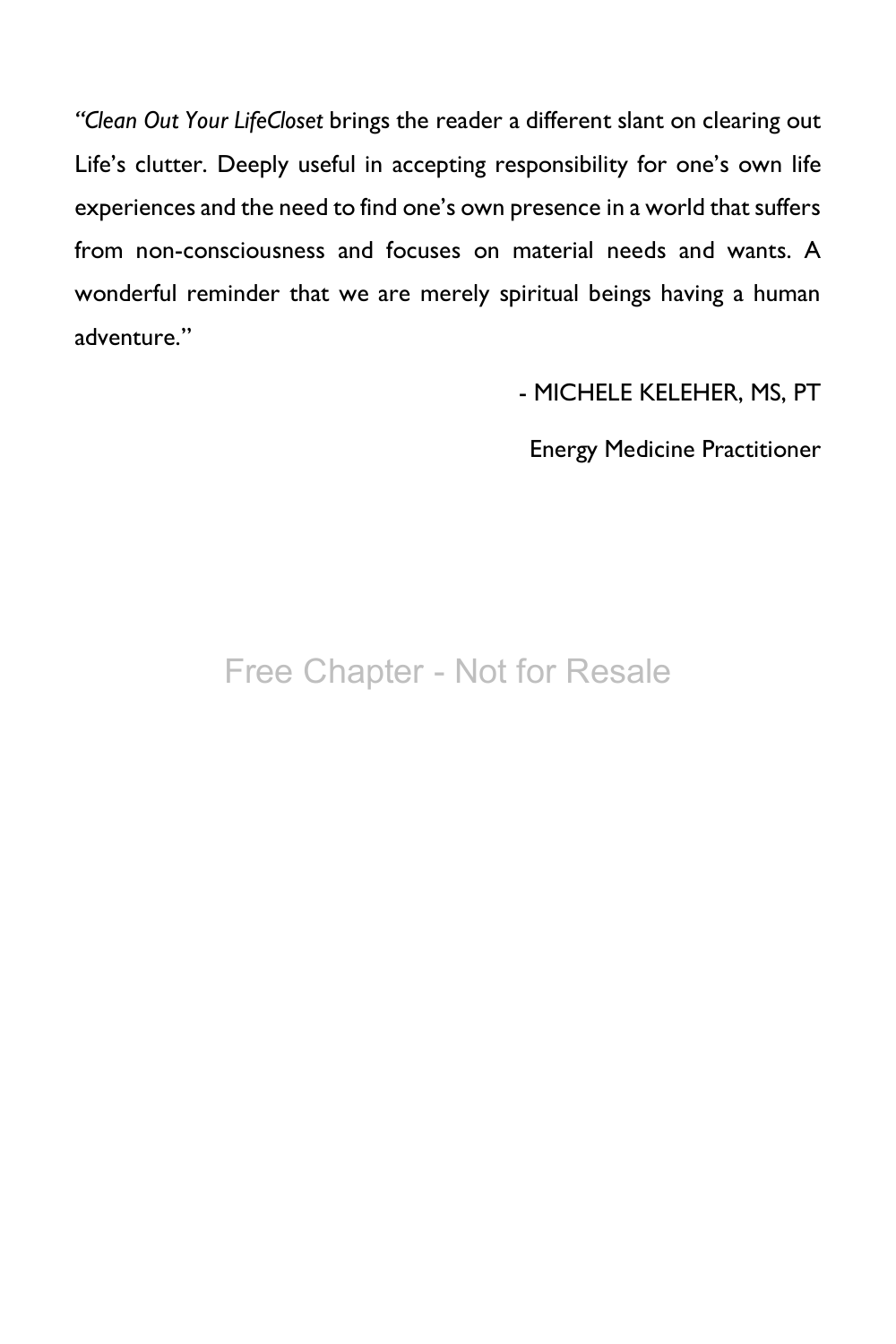## <span id="page-15-0"></span>**Preface: I'll Show You Mine If You Show Me Yours**

Tell me if you've heard *this* one before: A guy intent on Change walks into a coffee bar, which happens to be attached to a bookstore. The guy forgets all about the coffee as row upon row of "I've-Got-Your-Answer" tomes call to him, siren-like, from the soaring bookshelves.

If you're like me, you're someone who believes that there's always room to change, to grow, and to learn. And all that changing, growing, and learning is fun—or ought to be. But if you take a good look at your own bookshelves, I bet you've got somewhere between dozens and hundreds of New Age and self-help volumes that you haven't even read. Ipter - Not for Resale

These books look terrific in the store. They have sexy titles, good cover art, and delicious-sounding tables of contents. The back-cover recommendation blurbs sing the author's praises. And as you flip through this one or that one, a paragraph or exercise catches your eye. You think, *Hmmm…maybe this is the one that will work!* So you buy it and bring it home. Perhaps it sits on your "to read" shelf or your bedside table for a while. You skim a chapter or two when you have a little time, but for some reason, the book just doesn't grab you the way it did in the store. And so it goes into your general library—to silently remind you that you "Still Haven't Found What You're Looking For," (thank you, U2).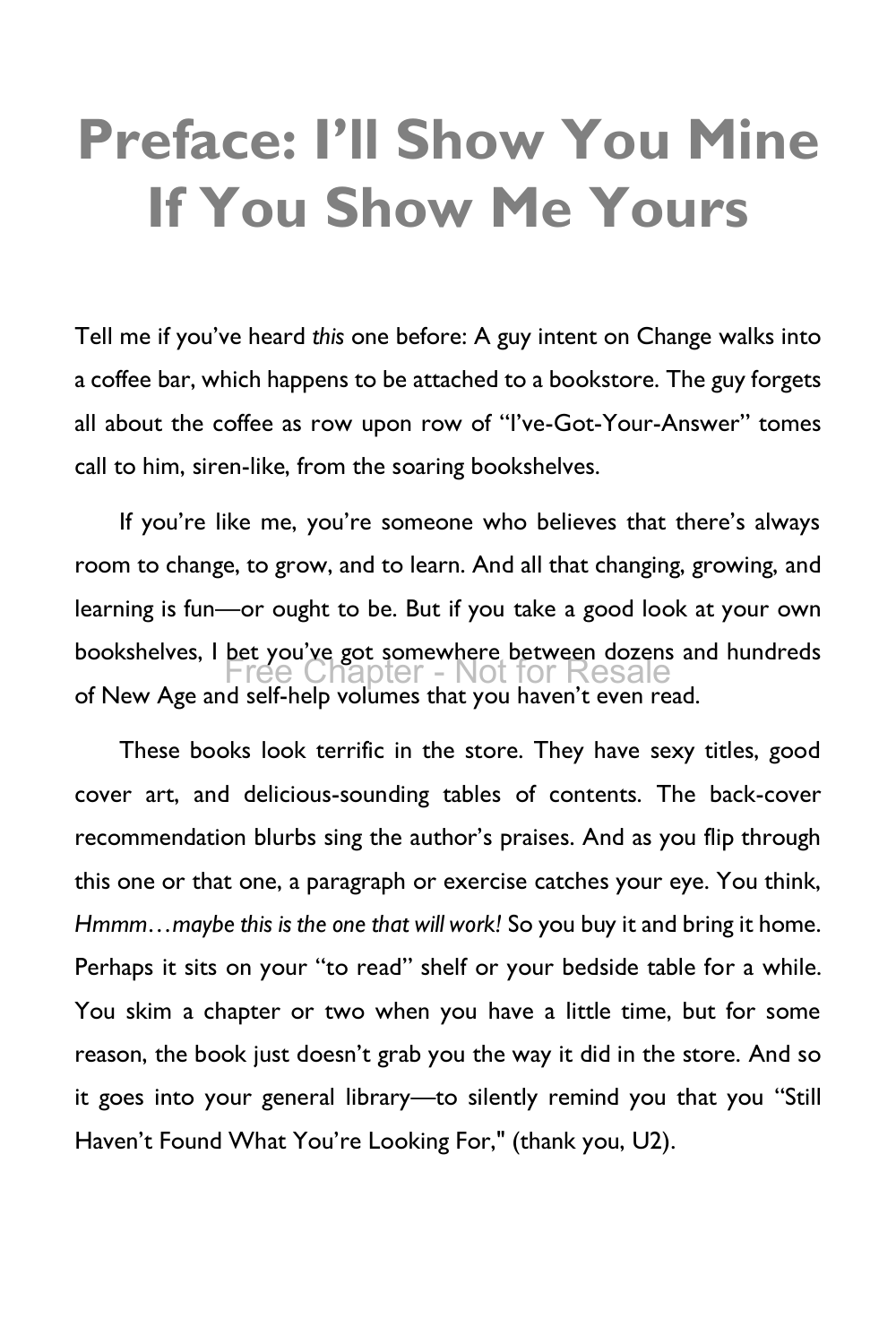Guess what? Me, too. And I've been buying these promising volumes and bringing them home for almost forty years**.** From the books in the 1970s that promised to make me a thin, sexy, and datable teenager, to recent ones that promised to make me thin, sexy and happily married postmenopause—not to mention compassionate, worldly-wise, activist, mindful, abundant, fearless, and happy in 350 pages or less. And except for a beloved and dog-eared handful, they remain unread.

However, what all those volumes—read and unread—*have* done is prove that the only one who has answers for me is me.

"So, smart gal," you're saying, "if that's true, why should I buy *your* book?"

Simple. It's not just mine—it's yours. Without your participation, this book is only half-written.hapter - Not for Resale

I've experienced successes and failures. I've been fast tracked and shoved into the parking lot. I've had days where I *got* to get up in the morning and days when I *had* to (quite a difference, let me tell you). And along the way I learned, figured out what did and didn't work for me, and realized that all the self-help books in the world don't do a thing if they don't speak to who you are in every detail of your life.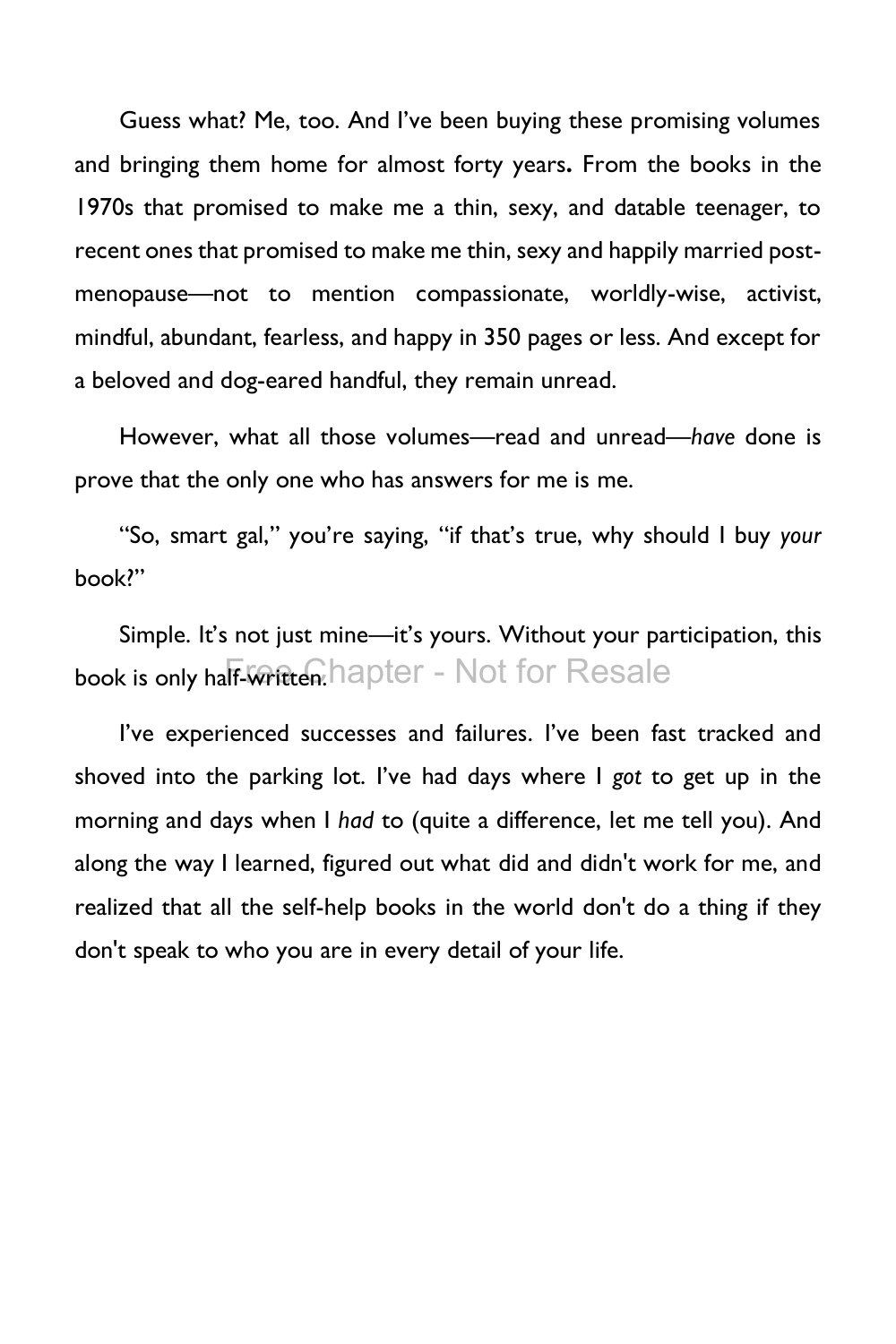*The Self-Development Project* series is my chance to share my own journey with you, without preaching "this is what you *have to* do." (You'll notice that the word *must* is rarely used in this book.) Instead, I want to inspire you to take your own journey, without comparing it to mine as an author or anyone else's around you. Because everyone's experiences or challenges are different, it follows that any healing journey taken by my readers will also be unique. One of the ways to find healing is through selfknowledge: understanding *why* you do what you do and *how* that brings certain events into your life. But what those answers *are* will totally and completely be up to *You*.

So, you're writing this book with me, every step of the way. In the essays and exercises that follow, you'll learn how to play: with yourself, with ideas, with the whole notion of "only one way to get it right." And at the end of the journey, you'll be able to truly own the fact that you have your own answers—you've had them all along! Chapter - Not

Ready? Let's romp!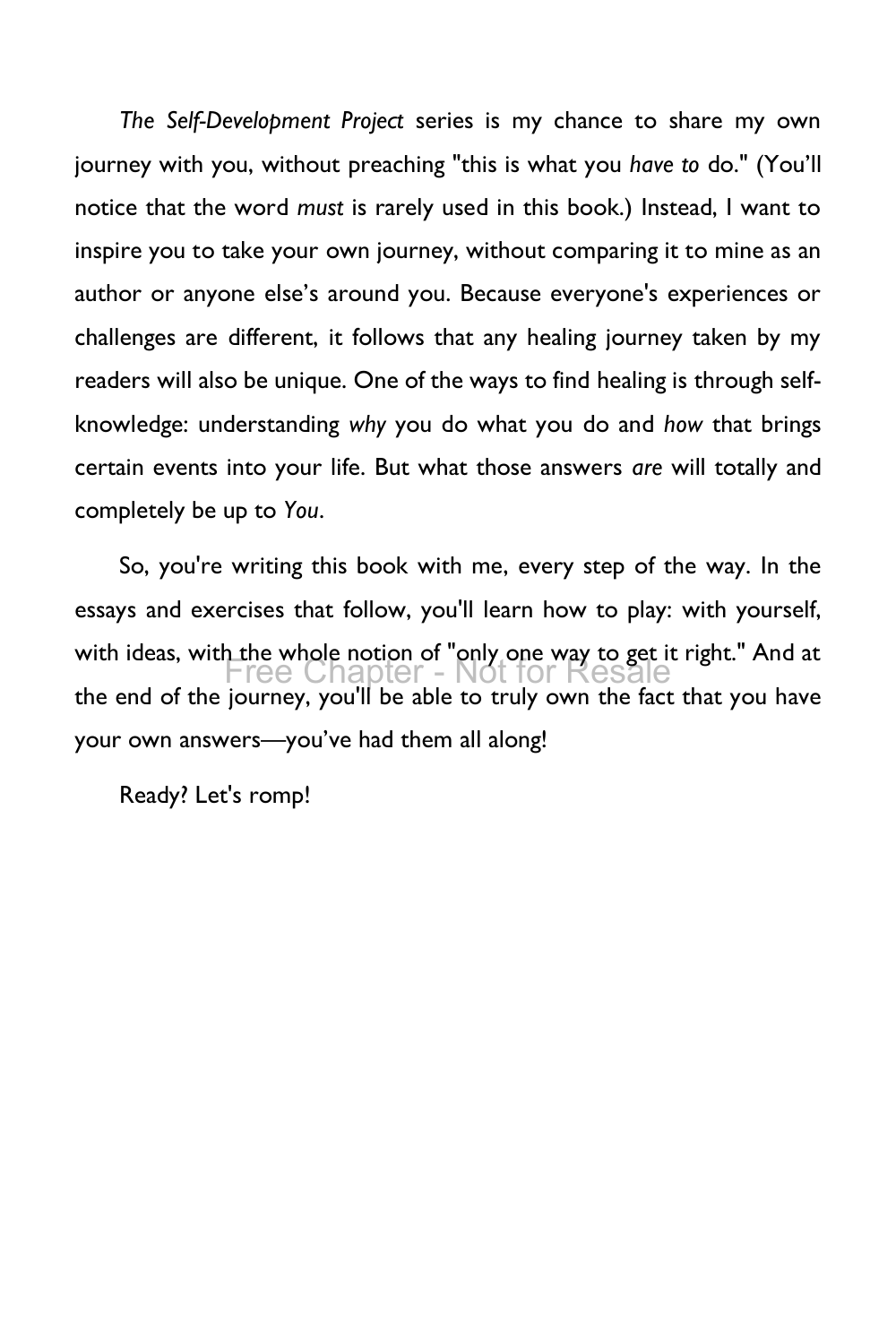## <span id="page-18-0"></span>**Introduction: How To Be a Martian Without Leaving Earth**

My father, Jerome Dorkin, was a physician back in the 1950s and 1960s when doctor visits were still two dollars, evening office hours were normal, and house calls were commonplace. His small one-man office was attached to the house via a door in our kitchen. I loved wandering in when Dad wasn't busy because the big examining table had a huge roll of paper on it. Technically, it was for the patients: each one got a fresh covering for the table before they'd dimb on. But for me, that big roll of paper was magic waiting to happen.

On rare occasions, my father would tear off a six-foot length and tape it to my wall. I would then proceed to go to town, drawing figures and scribbling stories to my heart's content. No coloring books for me—too small! And why color in the lines anyway? I had bigger visions than that. Those days with unlimited paper and boundless imagination are some of my best childhood memories.

That's why I love thinking like a Martian.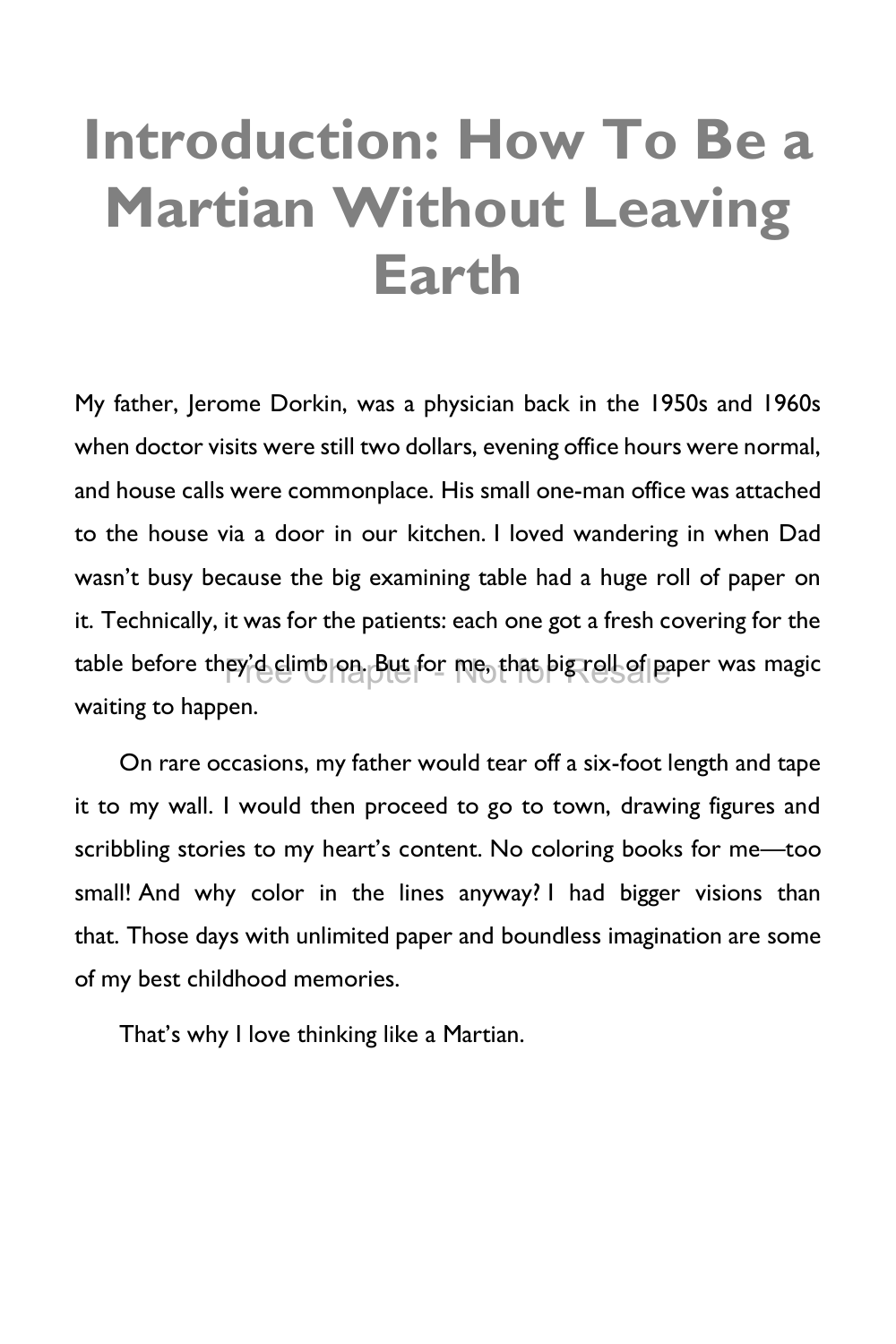No, that doesn't mean running around with a scrubbing brush on my Roman-style helmet and big sneakers. I leave that version to Looney Tunes. Rather, it involves observing the world as if I am an explorer from another planet. It's an unlimited state of mind that encourages me to leave my judgments at the door of any experience.

Here's an example: I am sitting across from a man who has tears running down his face. There is no verifiable stimulus for this action. There are two questions I can ask to address this:

"Why are you crying?" assumes that there is an emotional basis to what is happening, and it is most likely a negative one.

"Why is there water running from your eyes?" is the Martian view, which does not assume anything more than what is being observed.

Free Chapter - Not for Resale<br>In the Martian point of view, all possible explanations are up for consideration. The Martian might learn about human physiology—where the person is ill, has an allergy, or has something wrong with a contact lens that causes irritation. He keys in on psychology, finding that the person might be overwhelmingly emotional—either happy or sad—and the emotion "leaks out" in the form of tears. But here's the most important thing: our little Outer Space being has left room for every potential answer; thereby, entertaining as many positive possibilities as negative. And he is guaranteed to learn something either way.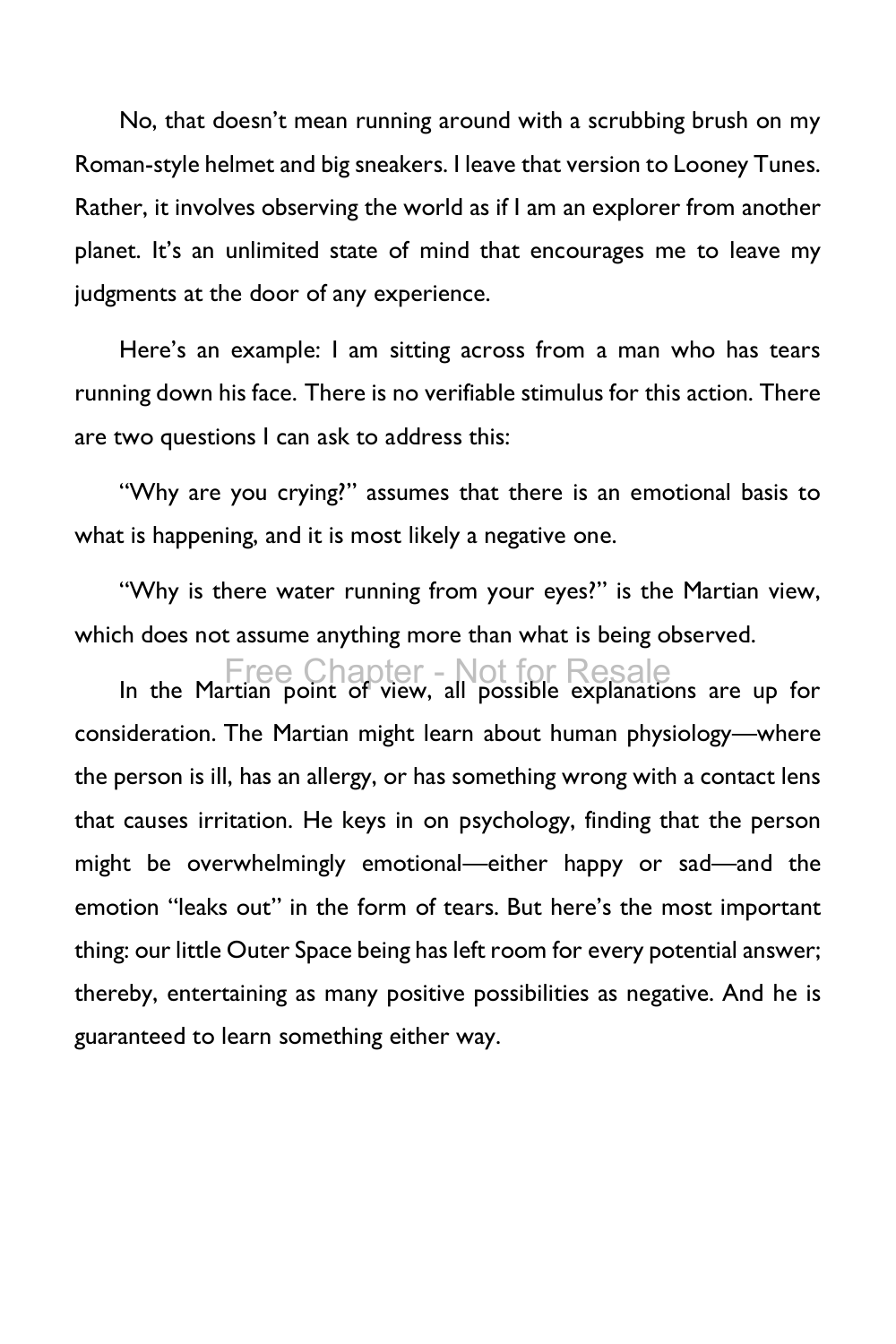# <span id="page-20-0"></span>**About The Self-Development Project**

*The Self-Development Project* and its peripherals have been structured to support your "inner Martian" by encouraging you to use what you read in the way that suits your needs best. I'll make suggestions, but they are just that—a suggested road to self-study. If there is any other underlying purpose, it's to teach you how to play again without worrying about The Rules, right or wrong answers, or matching up your findings with anyone else's.

*The Self-Development Project* is all about how you Can't Get It Wrong. By picking up this book and reading this far, you've already shown up for Day One of The Life You Want class. You are standing right here with me. You have everything you need to make the changes you seek, to embrace the things you want to keep, and to have a ridiculously good time—without checking to see if it's all right with the Professor (that's me). Chapter - Not for

You get an A for showing up. Simple as that. Because showing up means you will have picked up what you needed to learn to go out in the world and figure out your own answers to the exam—which will always be the right ones.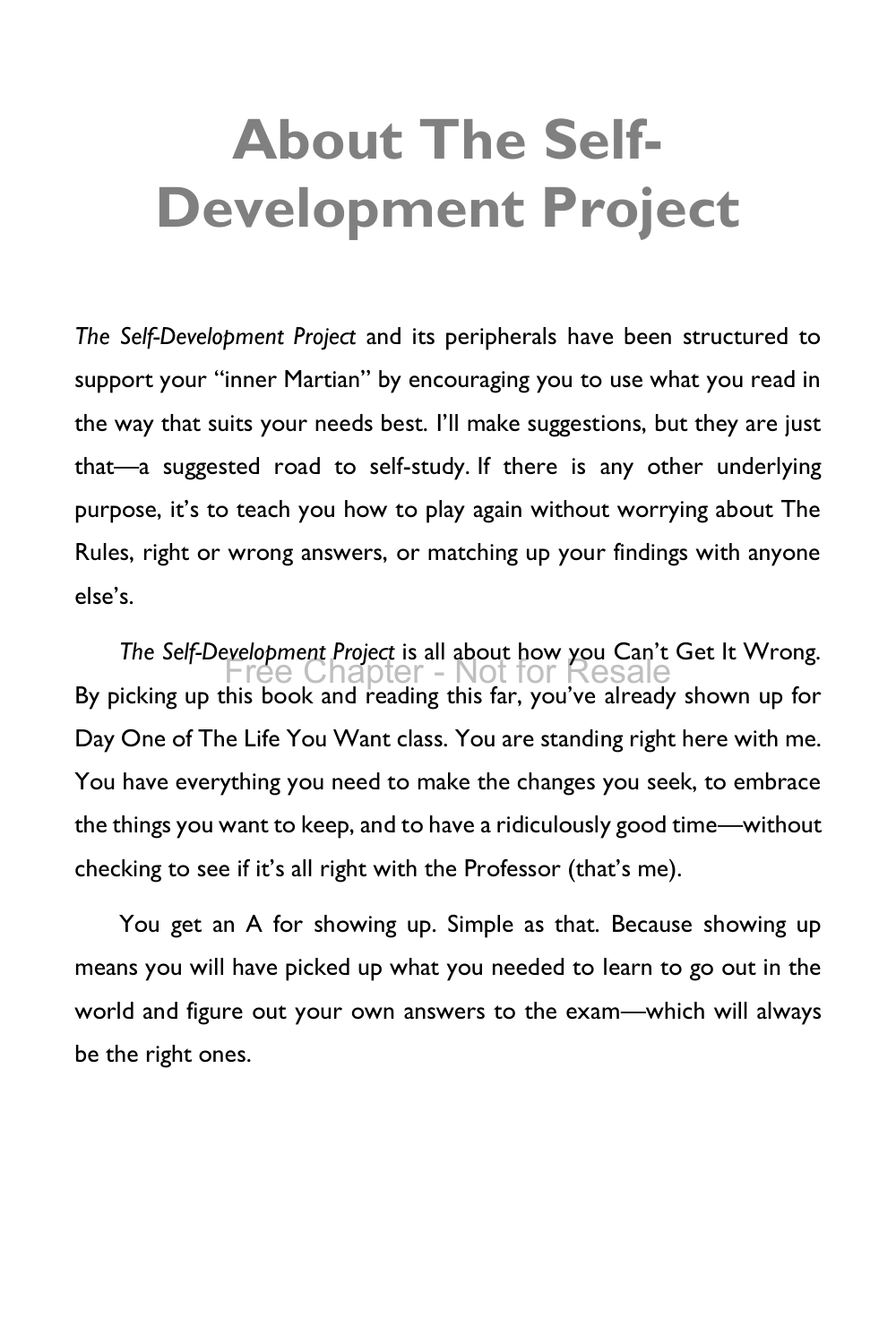*The Self-Development Project* is a series of three books: *Volume I: Clean Out Your LifeCloset, Volume II: The Big Reboot,* and *Volume III: Be Your Own Masterpiece.* This handy little trilogy will partner with you in totally turning your life inside out and upside down until you've got an entirely self-created life.

Think of this series as the literary equivalent of that big mural of paper. We encourage you to draw the Ultimate You with a huge box of crayons, a batch of finger paints, glue and scissors*,* and sparkly bits—whatever takes your fancy!

### **What You'll Learn in** *Volume I: Clean Out Your LifeCloset*

This first installment of *The Self-Development Project* consists of a total of sixteen chapters organized into four sections as follows:

**Part I: Getting Clear.** If you are standing in the middle of a maelstrom (think teenager's bedroom), you have to get clear on what is currently in disarray. Focusing your telescope is how you set yourself up for that clarity. You'll take a closer look at places in your life that are like a three-legged stool—if any one of them is wobbly, you fall down. *Getting Clear On Your Purpose* helps you figure out what you're doing here. *Getting Clear In Your Relationships* helps you get the most out of your interactions with people around you. *Getting Clear With Spirit* helps you keep all the parts of your life in perspective.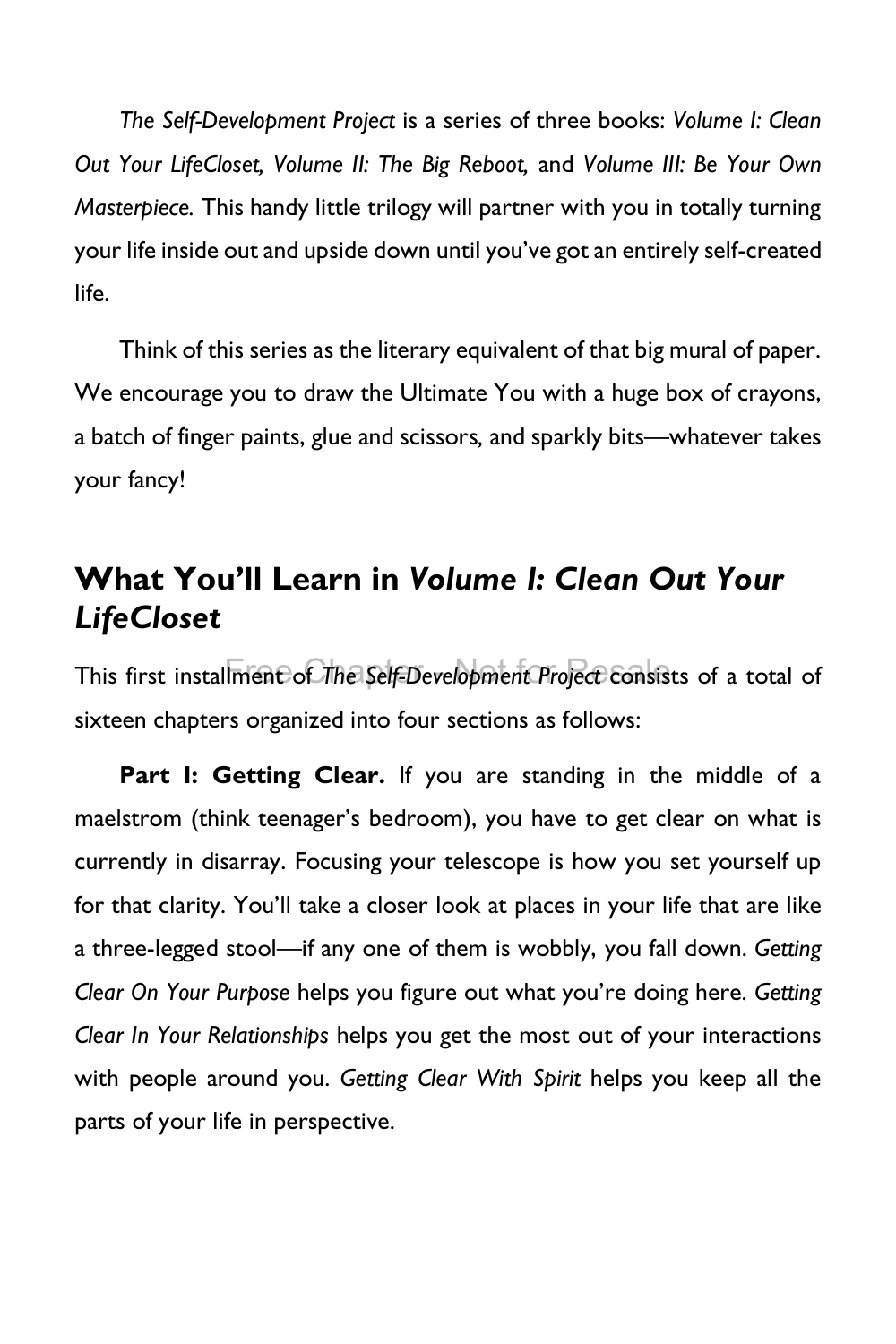Part II: Simplicity and Living Well With Less. As you're cleaning up that proverbial bedroom, you will have detritus to clear out and duplicates to toss—some of the belongings may even be unrecognizable underneath all the dust and grime. It's the same way with life. I'll encourage you to look at life as a Tiny House—the idea that you have core essentials worth keeping, allowing everything else to be up for discussion. You'll find out how happy you can be with what you have, not what you *think* you *need*. You'll discover the delicious value of experiences rather than "Stuff." And you'll put on your practical thinking cap deciding which items to keep or toss out to simplify your existence.

**Part III: Going With the Flow, Learning To Adapt**. Going with the flow is one of the easiest ways to open up your life. We're going to turn the idea of perfection on its ear. You'll learn why perfection isn't what you think it is, and that you have more of it than you realize. You'll find out that stumbling toward enlightenment is valuable. You'll examine those times when perfect destroys good. And because exceptions prove the rule, you'll discover when it's perfect to stand your ground or when saying "No" is a fabulous idea. Chapter - Not for

**Part IV: Stress Is a Complicated Friend.** This section covers that inevitable in-your-face companion of 21<sup>st</sup>-century humans. Not all stress is inevitably bad. We'll talk about the difference between good stress and bad stress. You'll learn how to listen to its messages: recognizing when stress is a warning sign, when it's like a hot water tap you can shut off with a little nudge, or when it's that freight train of "Are you kidding me?!" barreling down the tracks and needing your immediate attention*.*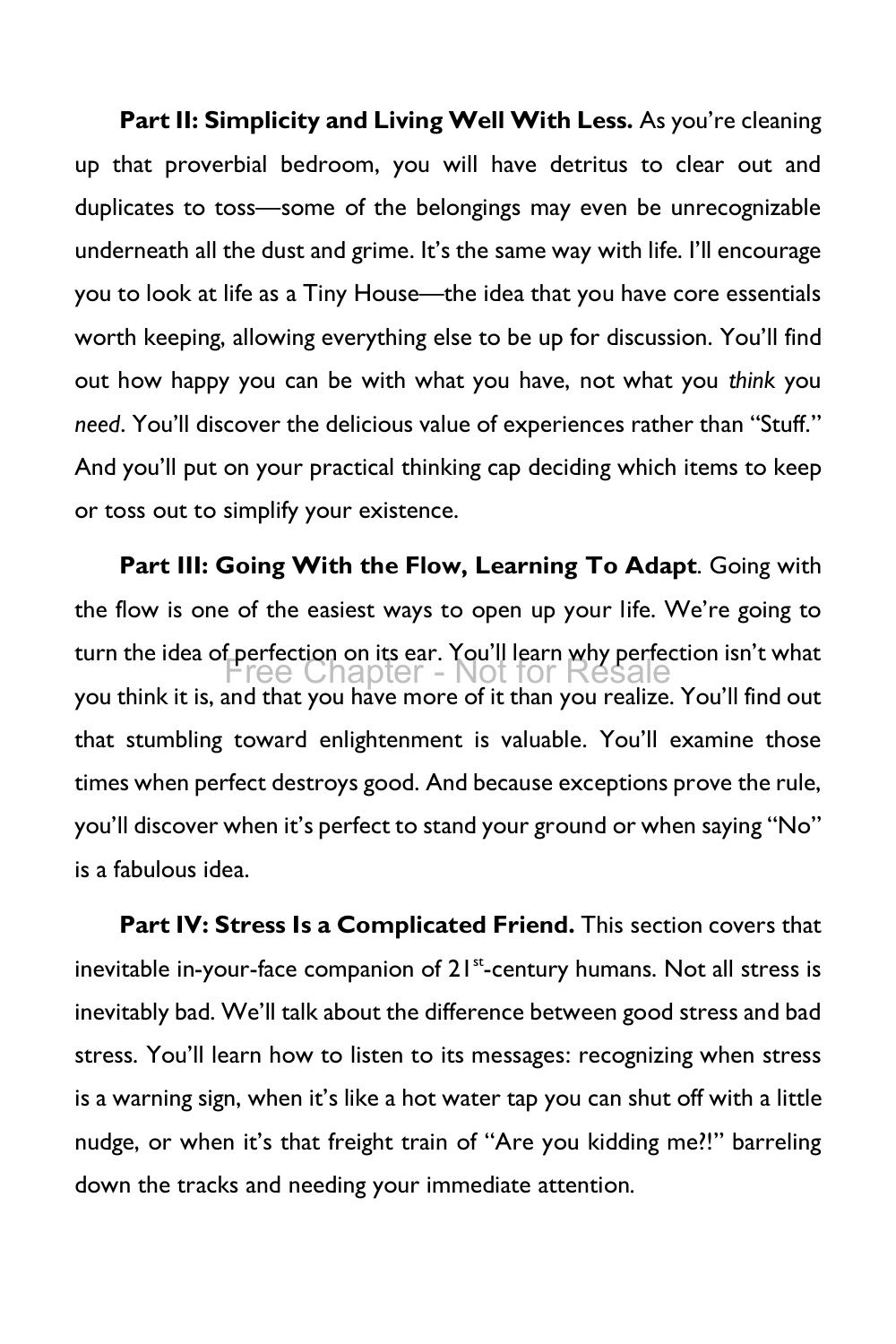**The Adventure Pages.** You'll notice that at the end of each chapter, there are "Adventure Pages." These pages are where my book becomes *our* book—yours and mine. You'll answer some questions to help you reflect on what you've read. You'll come up with places in your life where these ideas will work. You'll get to decide what your personal takeaways are (we call that "putting arrows in your quiver"). And you have space to write down what you believe to be the Most Important Piece of Knowledge you've gained. We'll encourage your inner artist to create a picture of what you've learned from every chapter along the way—making The Self-Development Project your own personal divination deck.

Playing with the Adventure Pages will enable you to see how my ideas can work for you. They highlight the parts of your life where you want deep change. They allow you to find your own way of phrasing things. And,<br>Free Chapter - Not for Resale I hope, they coax your Little Kid side to come out and play. Free Chapter - Not for Resale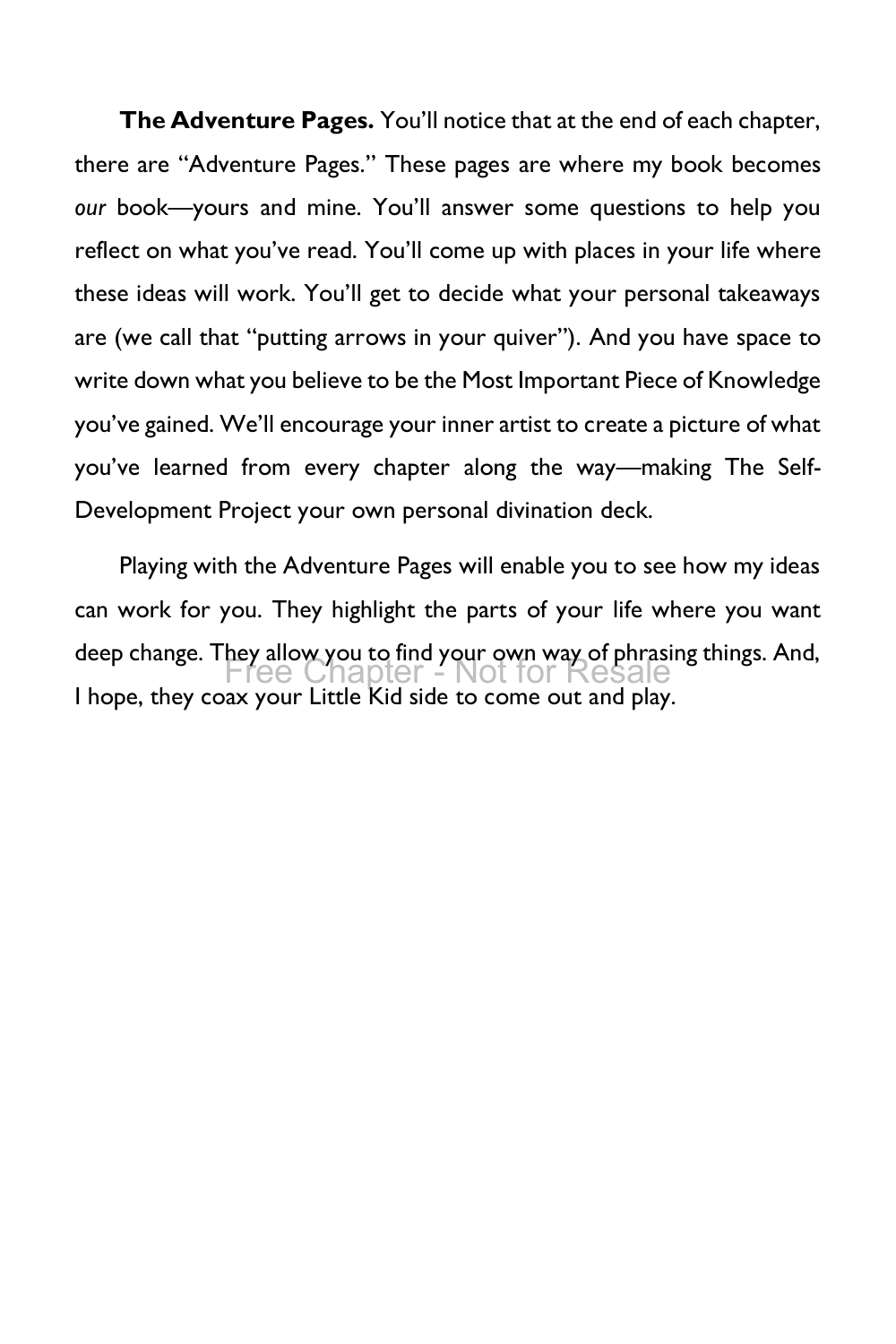# **Table of Contents**

<span id="page-24-0"></span>**[Copyright](#page-3-0) [Dedication](#page-4-0) [Foreword](#page-5-0) [Reviews](#page-8-0) [Preface: I'll Show You Mine If You Show Me Yours](#page-15-0) [Introduction: How To Be a Martian Without Leaving Earth](#page-18-0) [About The Self-Development Project](#page-20-0) [Table of Contents](#page-24-0)** [Part I: Getting Clear](#page-26-0) Chapter - Not for Resale Chapter 1: **[The Joy of a Clear Telescope](#page-27-0)** Chapter 2: **Getting Clear On Your Purpose** Chapter 3: **Getting Clear In Your Relationships** Chapter 4: **Getting Clear With Spirit Part II: Simplicity and Living Well With Less** Chapter 5: **Life As a Tiny House** Chapter 6: **Finding Happiness With What You Have Right Now** Chapter 7: **Carry Experiences, Not Things** Chapter 8: **What To Do With Stuff When You've Lightened Your Load**

**Part III: Going With the Flow, Learning To Adapt**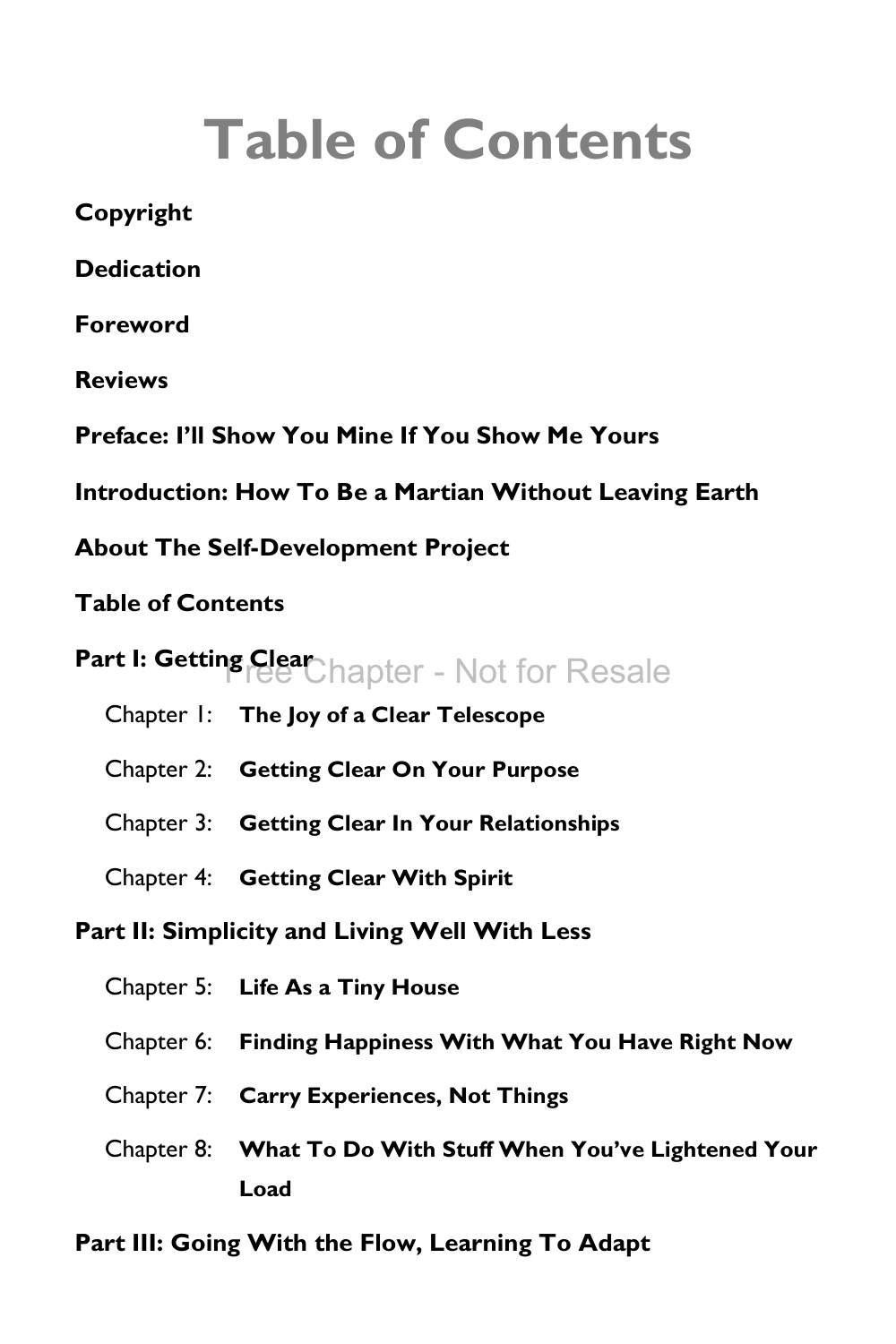Chapter 9: **Why Perfect Isn't What You Think It Is**

Chapter 10: **Stumbling Toward Enlightenment**

Chapter 11: **How Perfect Destroys Good**

Chapter 12: **When To Stand Your Ground**

**Part IV: Stress Is a Complicated Friend**

Chapter 13: **Is Stress Good Or Bad?**

Chapter 14: **Stress As the Shot Across the Bow**

Chapter 15: **Stress As Mission Creep**

Chapter 16: **Stress, the Donkey, and the Hole In the Ground**

**[Conclusion](#page-36-0)**

**Wingfolks** Free Chapter - Not for Resale

**Acknowledgements**

**[About the Author](#page-40-0)**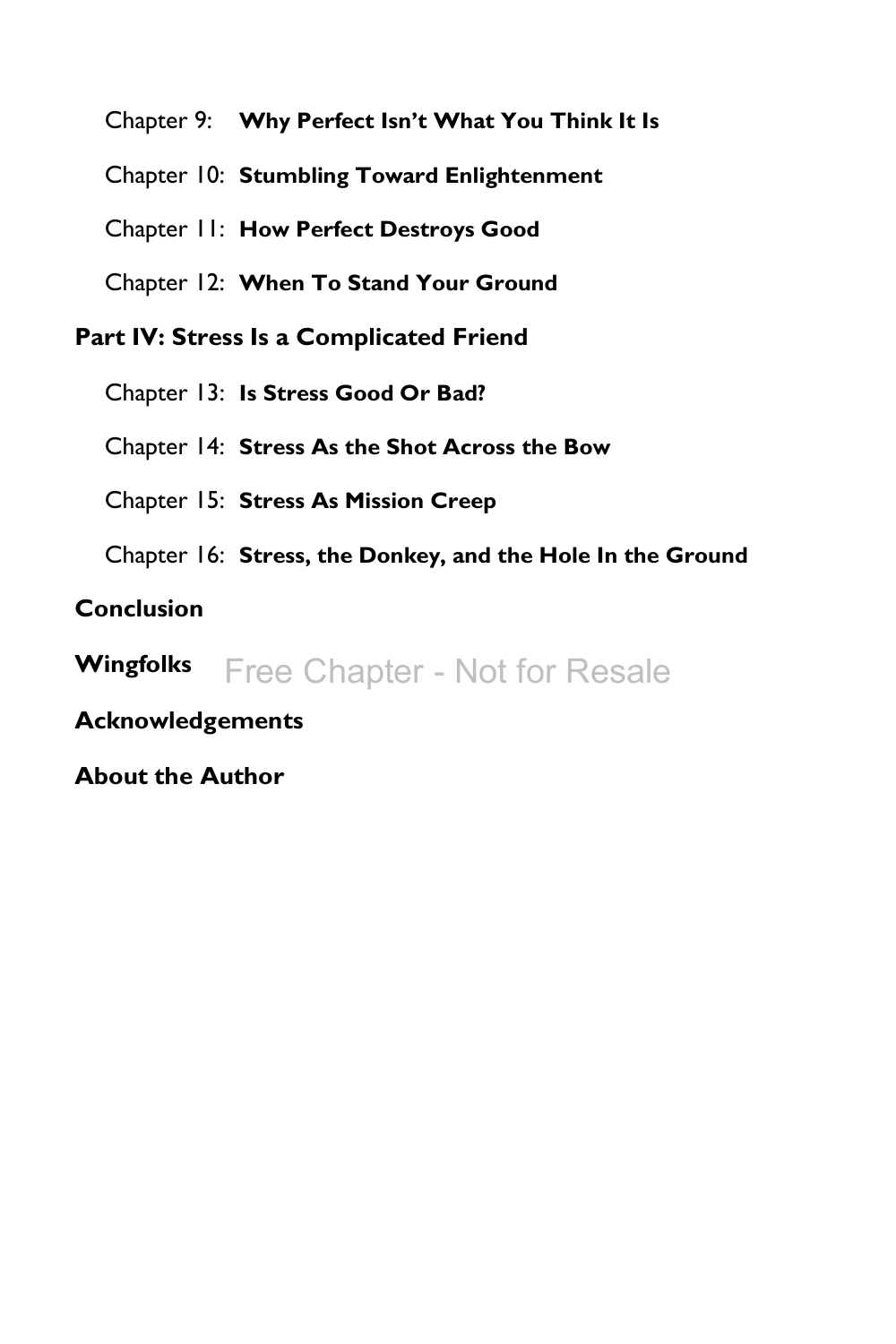## <span id="page-26-0"></span>Part h**:Getting Clear**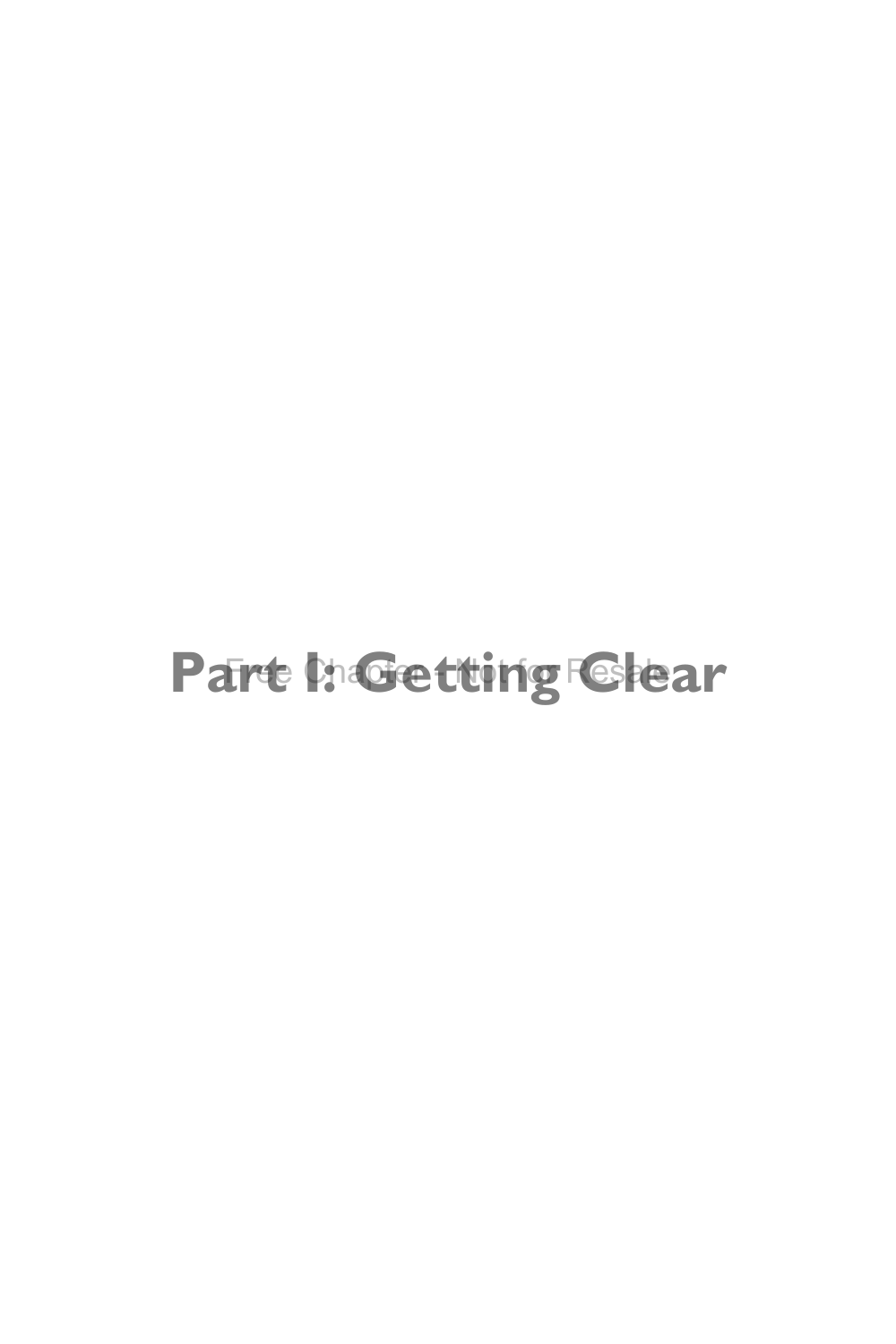# <span id="page-27-0"></span>**The Joy of a Clear Telescope**

From the massive Keck structures on Hawaii's Mauna Kea to the simple ones that dot backyards on cloudless nights, telescopes transform hazy vistas into brilliant clarity. Viewing a distant star can activate wonder, a desire for adventure, and a profound sense of the vastness of the universe. But no matter what such breathtaking vistas trigger, our newfound clarity changes our worldview.

Like those stars powdering the skies, our lives are full of dreams, projects, plans, and ambitions. We can work on prioritizing our heart's desires. We can figure out how to give ourselves enough time to do them. We can let go of other people's dreams for us that have nothing to do with who we really are. Most importantly, we can decide what is essential for us in the long run. Free Chapter - Not for Resale

Once we've acknowledged the goals and dreams we want in our life, we may still be left with a hazy mass of possibilities.

How do you pick a focus? Must you choose one dream out of many? Can your different goals support one another, or do you have one overriding desire?

How do you bring the thing you want most in the world into dazzling clarity?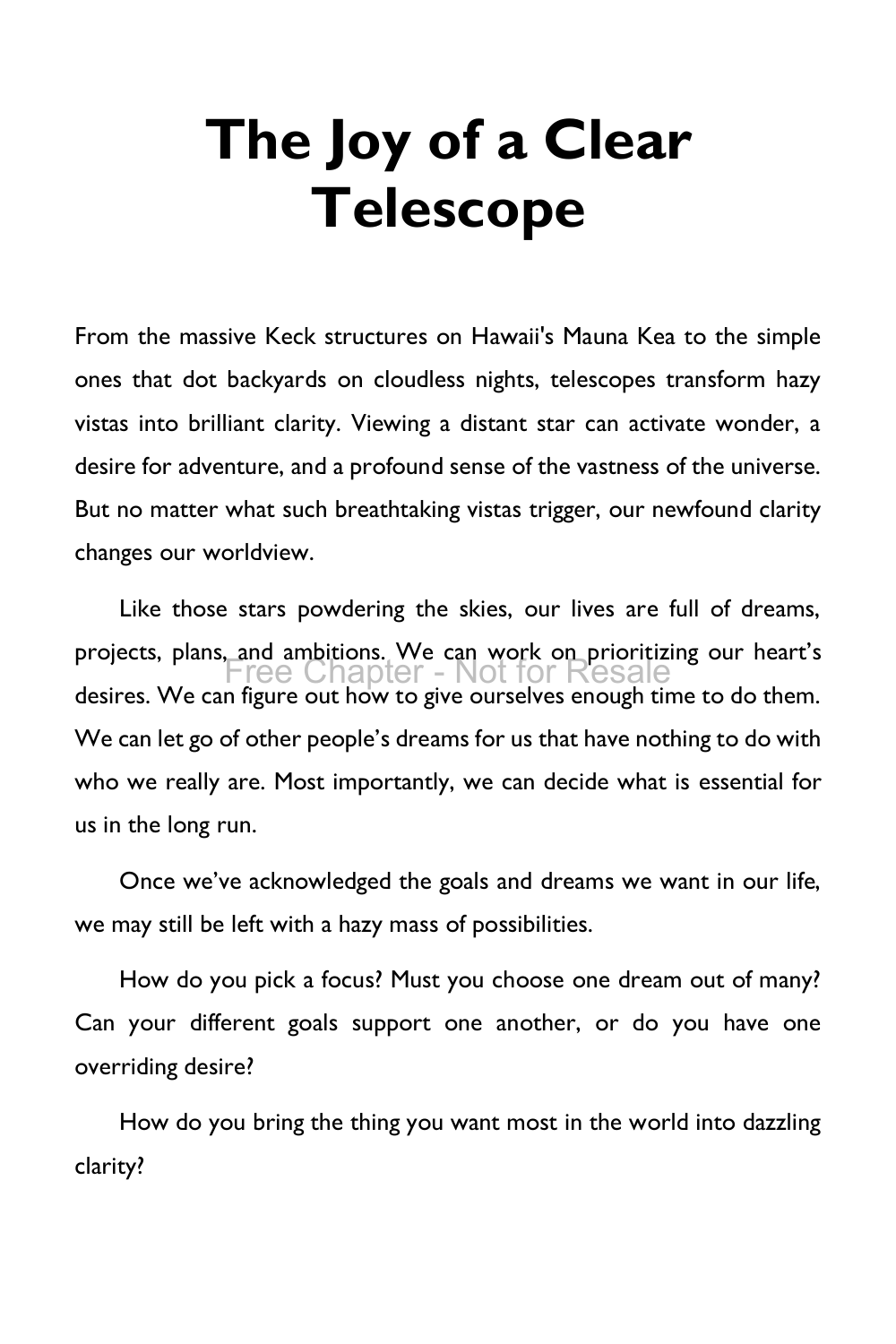Let's look at some helpful tips to keep your internal telescope sharp and focused.

### **Decide To** *Use* **Your Telescope**

Your first step is to decide that gaining clarity is a priority. As Ralph Blum wisely says in *The Book of Runes*, "...even more than we are doers, we are deciders. And once the decision is clear, the doing becomes effortless."

The decision to seek clarity is, in itself, an action that will bring forward motion and excitement to the process of getting clear.

### **Clean the Lens**

No matter how beautiful the view is outside, you'll never see it through a dirty window. That's why we have spring cleaning, to scrub away the winter<br>
Free Chapter - Not for Resale gunge that's built up during those months of hibernating. A little spring cleaning of our internal telescope can get the glass sparkling and the vista sharp and enticing.

But what happens when the lens of your internal telescope continues to film over with daily diversions? Such deflections can be many and varied—and they take away from what's important. You may feel pressure from the urgent things that clamor for immediate attention: *Do the laundry! Run the errands! Play with the cat!* You can be seduced by the mindless things that are easy distractions: internet surfing, television, video games, and texting. You might feel emotionally entangled with someone else's situation, pulling you away from your own state of affairs.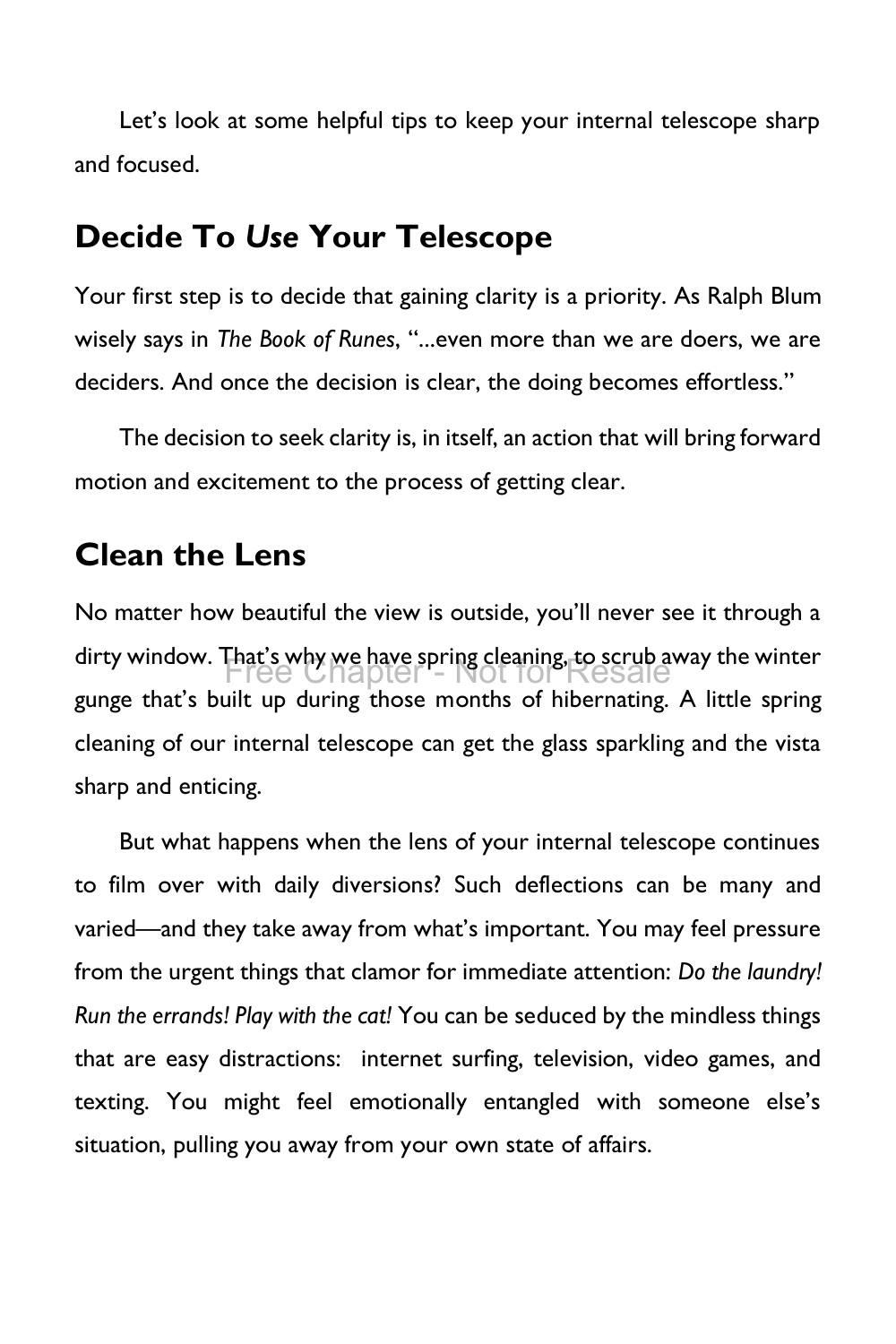All of these detours get in the way of accomplishing what truly matters to you: writing that article, planning a family night, exercising, meditating. When you look at all of the time-wasters and distractions, you'll come to realize you can set them aside—but that will require you to focus your telescope.

### **Focus Your Telescope**

The world today provides us with more information than we can possibly process. If we fail to set limits or boundaries on where we focus our attention, we fall into a numb, drifting mind-state—never knowing where to rest and always feeling overwhelmed. Rather than settling for mindlessness, seek mindfulness.

Mindfulness is magic. When we are mindful, we pay attention to our Free Chapter - Not for Resalelife. The present moment is very much alive, yet we look at what is going on—both in and around us—without an emotional charge. Being mindful means we are actively making choices about our precious time and mindspace. When we use mindfulness to focus, clarity is the result. With clarity, you can "aim your arrow true." You will be able to identify a distraction quickly and find it easier to set it aside. You will catch yourself when you're thinking self-defeating thoughts and bring yourself back to productive mindtalk.

Pay attention to those times you find yourself thinking, *I can't do this.* Notice when you habitually berate yourself, compare yourself to others, or bemoan your current circumstances. These destructive thoughts and self-beliefs are the film and dirt on your internal telescope lens.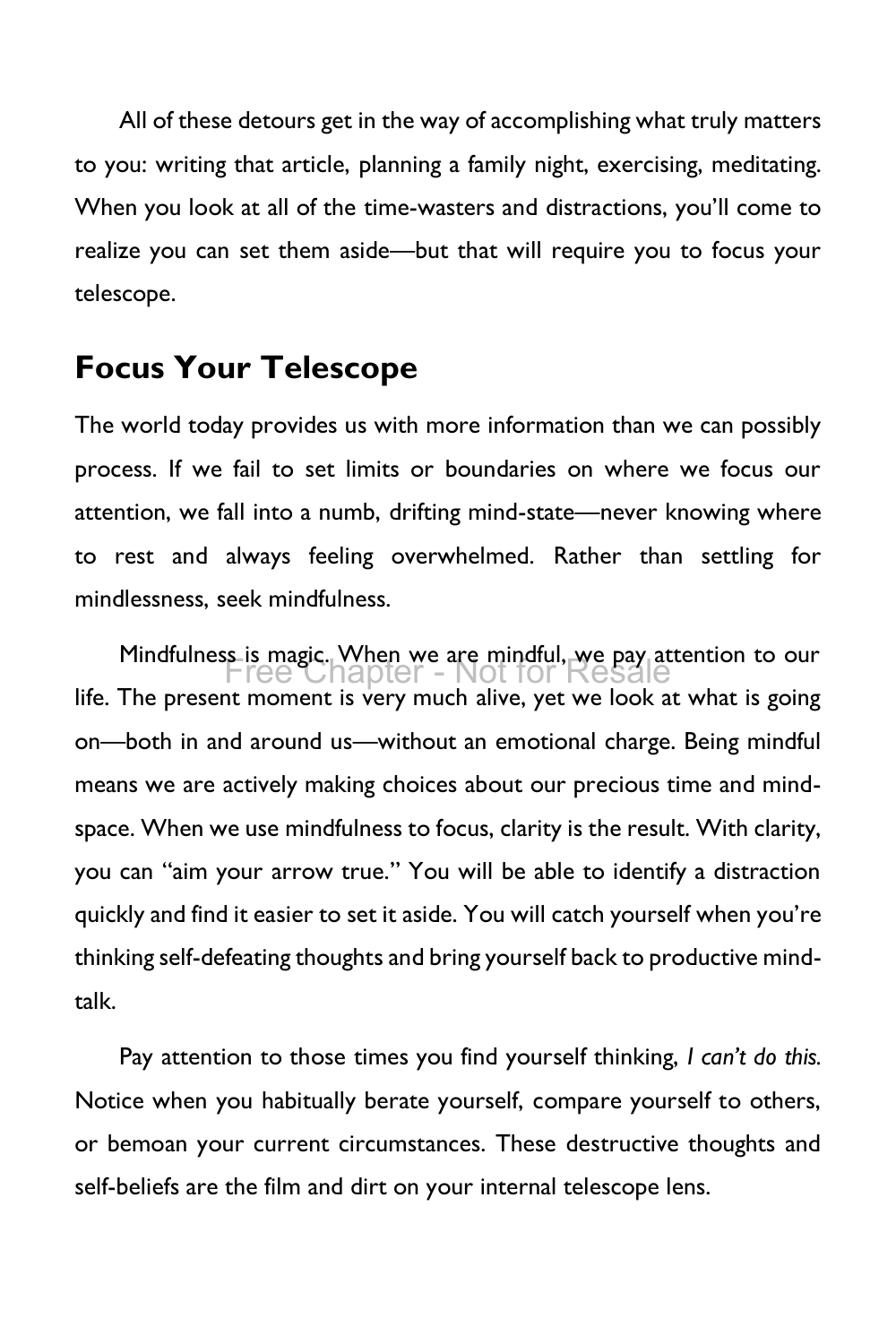When you notice such self-talk, it's time to change perspective. Choose to think differently. Compassionately remind yourself of what you want. Is it possible for you to get it, do it, or make it happen? Yes, yes and yes! Be gentle with yourself as you go through these changes. Your mind is like a puppy; whapping it on the nose with a newspaper will not get you the outcome you want. You'll need time, repetition, and discipline to create a new habit with this mindfulness. Think of it as leash training your puppy, with treats at the end!

### **Aim Your Telescope**

Meditation will keep your internal telescope from wobbling on its base. Too many people think meditation means sitting on a zafu cushion for hours at a time striving for no-mind. Think of meditation more as a calming of the chatter. Find time—as little as ten minutes a dayal to sit quietly. Let your mind go softly silent. Coax your mental squirrels off their squeaky wheels for a while.

As your mind stills, those *urgent* beasties tend to go and sit in a corner. What you want to focus on quietly comes to sit with you. When it does, you can truly examine this most important companion and its friends, so you (and they) can work together most efficiently.

Meditation brings serenity, consolidating your energy for optimal use. The calming of the mind is one of the most powerful calibration tools your internal telescope can employ. The more you practice meditation, the more easily your mind will come into alignment.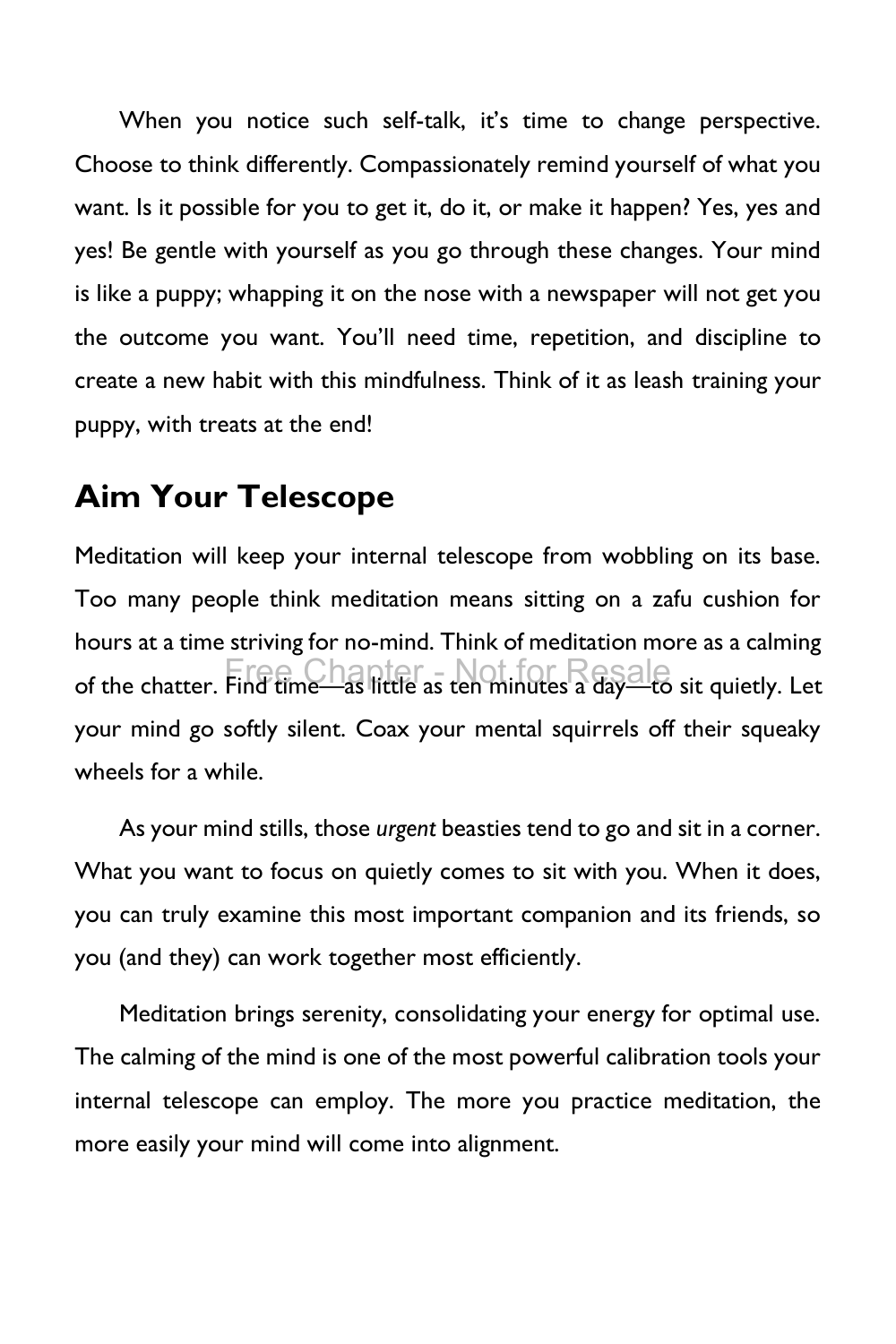#### **Adjust the Lens**

The beneficial structure of both you and your surroundings is crucial for clarity. Your body is the housing for your telescope. If your body isn't in sound working order, then neither are you.

These are nine simple ways to adjust your internal lens.

**Cultivate simple, good habits.** Get enough sleep. Eat good food at the right time, your attention centered on the meal. Avoid haphazardly shoving food in your body while on the go. Exercise to remind your body that you are partners in this adventure, which is good for raising your endorphin level.

**Keep yourself and your surroundings clean and comfortable.** When you're neither distracted by clutter nor feeling scruffy, focus is easier Free Chapter - Not for Resaleto come by.

**Get dressed every day***.* Working in pajamas may *sound* lovely, but if not getting dressed dulls your clarity and confidence, the comfort isn't worth the trade-off.

**Turn off the techno-tempters when you need to stay focused.** According to Timothy Egan, contributing writer for *The New York Times,* a survey of Canadian media consumption by Microsoft concluded that a person's average attention span had fallen to eight seconds—down from 12 seconds in the year 2000. We now have a shorter attention span than goldfish. Why? Because our attention span shortens the more we indulge in electronics.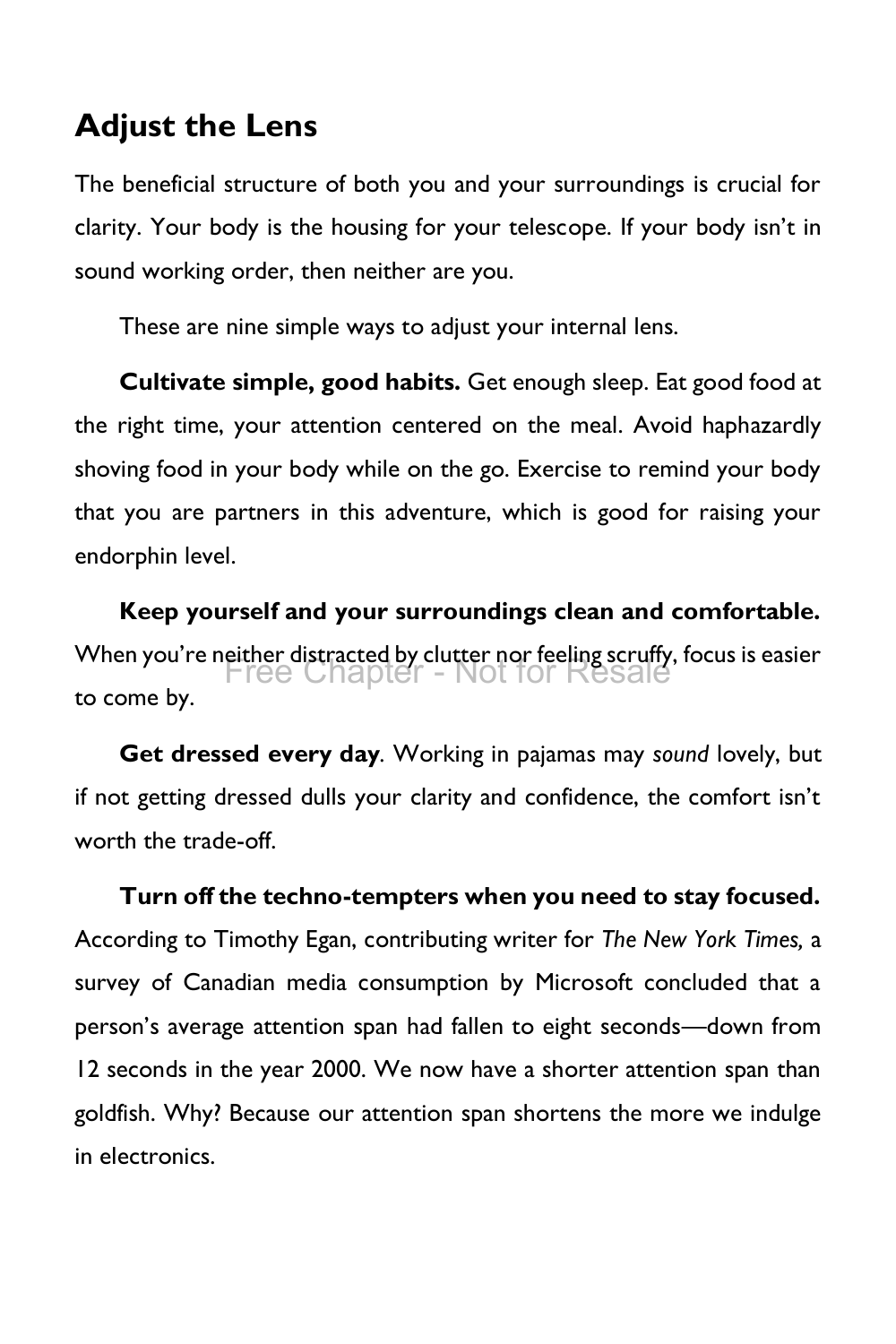**Set your schedule and keep your lists.** Sheer willpower may not be enough to keep you on track, especially if you have numerous distractions throughout the day. Following a schedule and prioritizing items on a list helps to keep you focused.

**Learn from other people with focused telescopes.** The Law of Attraction states, "where your attention goes so goes your existence." If you want clarity, then surround yourself with people and things that will *cultivate* clarity—not dissipate it.

**Stay away from people who live in Never-land.** Avoid people whose lives are filled with "no," "not," and "never," who make promises but never keep them, and who are habitually late. Eschew the company of the drifters who have no direction. They exhaust your energy with unproductive talk about dreams they'll never Russue because they're unwilling to do the work.

**Find** *your* **tribe.** Your true tribe is comprised of those who are excited by life, whose direction and purpose are at the tip of their tongue, and whose lives reflect their goals and desires with promise and effort combined.

**Avoid the gloom-and-doom in the world.** The adage in broadcasting is "If it bleeds, it leads." That kind of outlook is the *last* thing you need around you! Make an effort to find positive stories and inspirational books and podcasts. Listen to the words and ideas of those whose clarity of purpose and spirit has brought them joy and success. If they can achieve a happier state of being as they reach for their dreams, so can you.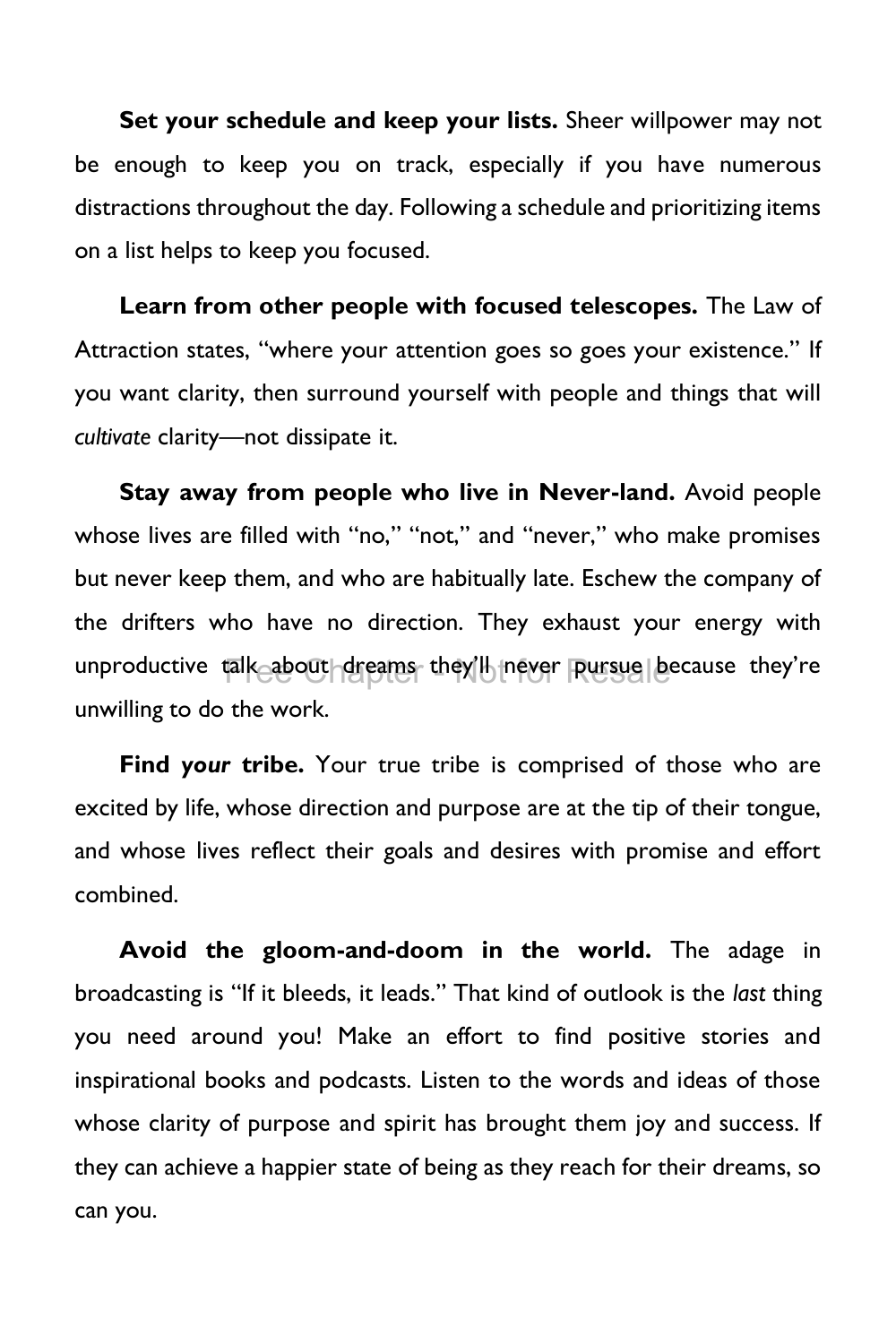Now that you have your telescope cleaned, set up, and aimed at the stars, the future is a lot clearer. Whether you choose to focus on your purpose, your relationship, or your spiritual growth, it's no longer a bunch of twinkly smudges above your head. There are vast galaxies of possibility—and they're yours to discover.

### Free Chapter - Not for Resale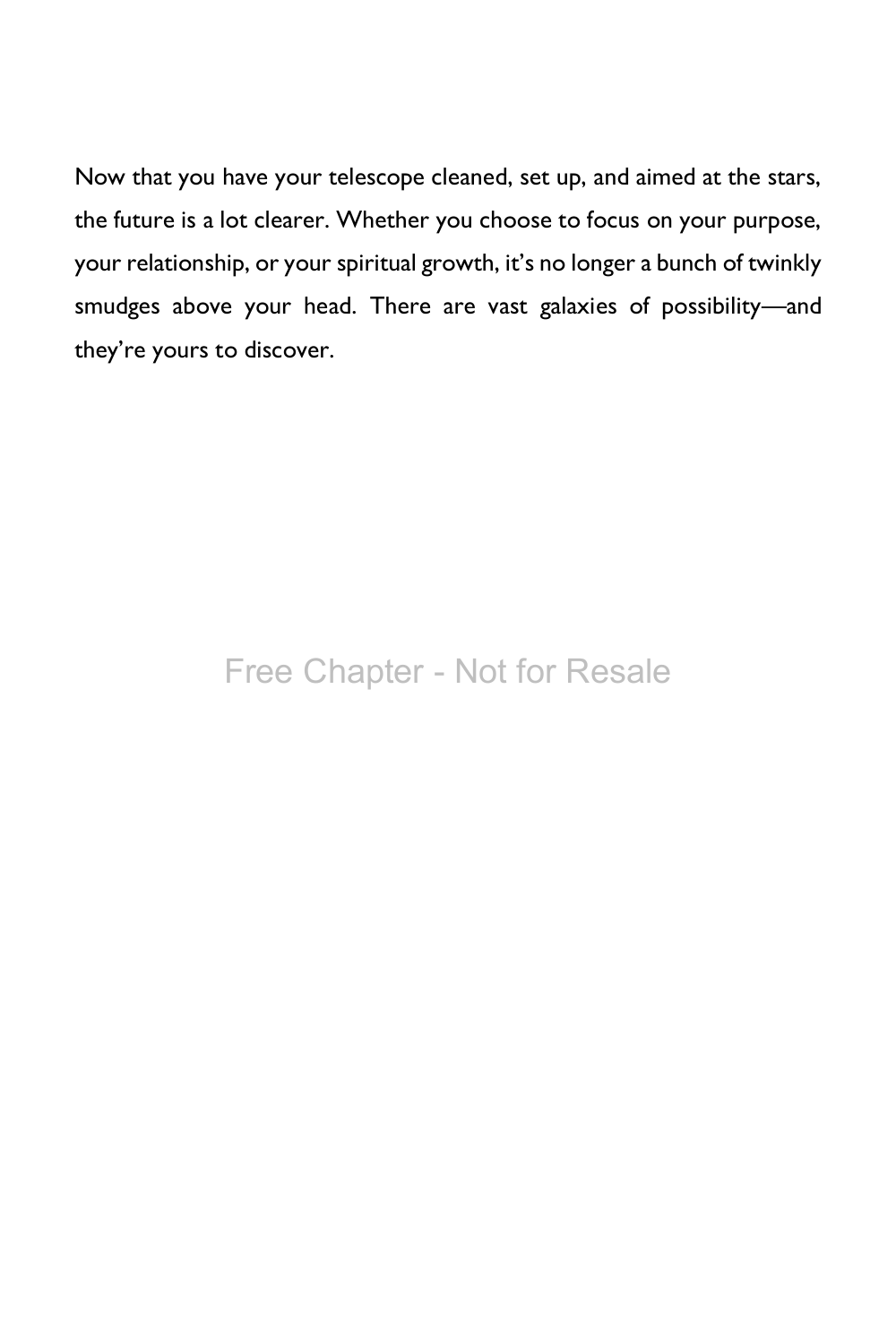### **THE ADVENTURE PAGES: The Joy of a Clear Telescope**

What was your personal definition of "Clarity" before you read this chapter? Any changes?

Have you been able to find Clarity on your own? How?

What ideas in this chapter went *PING!* for you? Free Chapter - Not for Resale

Any idea where you'd like to aim that telescope?

**Put more arrows in your quiver:** What three things do you want to take from this chapter and put to use in your life *right now*?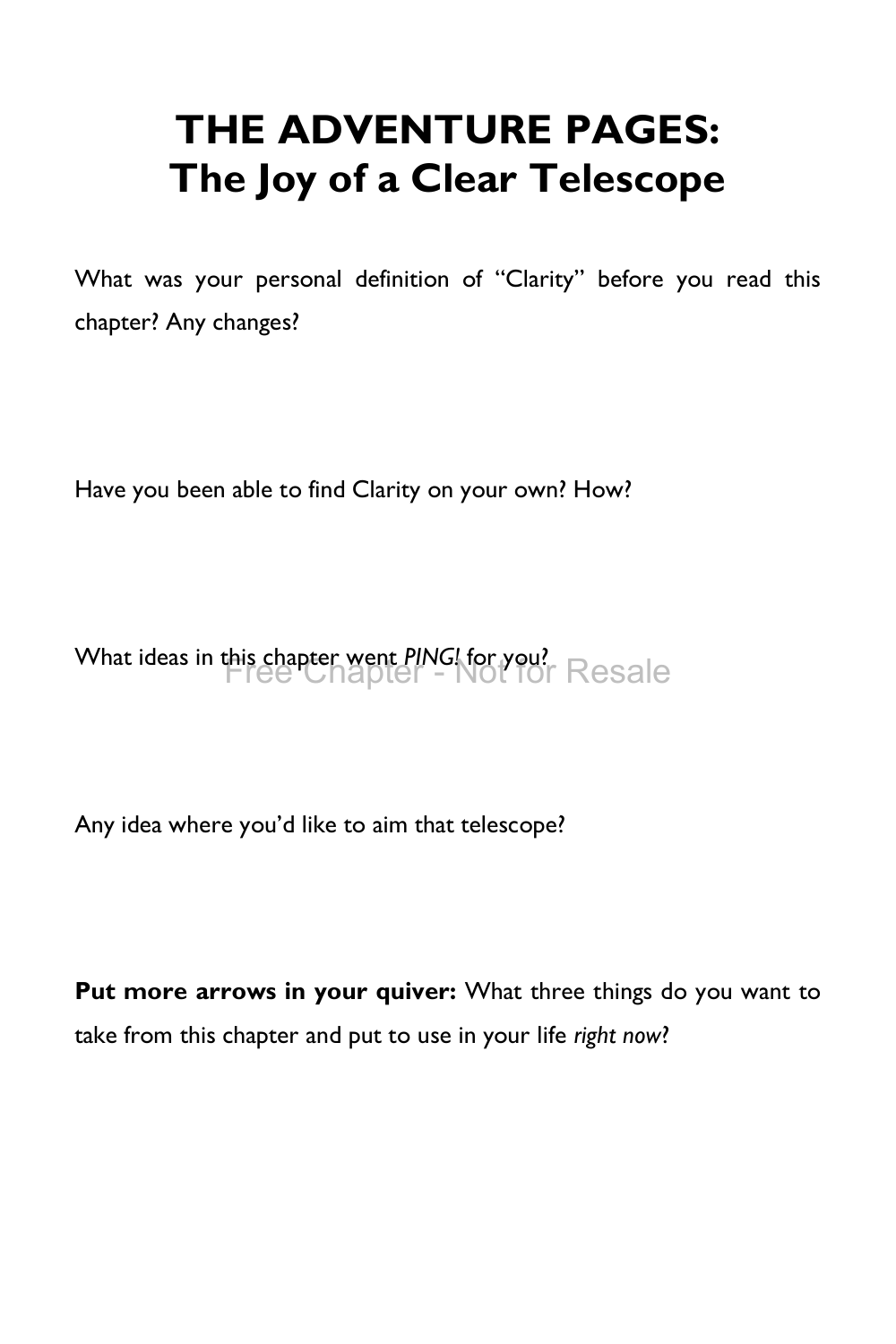### **Here's your Invention Page!**

Write down those three arrows on the card shape. Draw, collage, or otherwise illustrate what your personal "Joy of a Clear Telescope card" would look like.

### Free Chapter - Not for Resale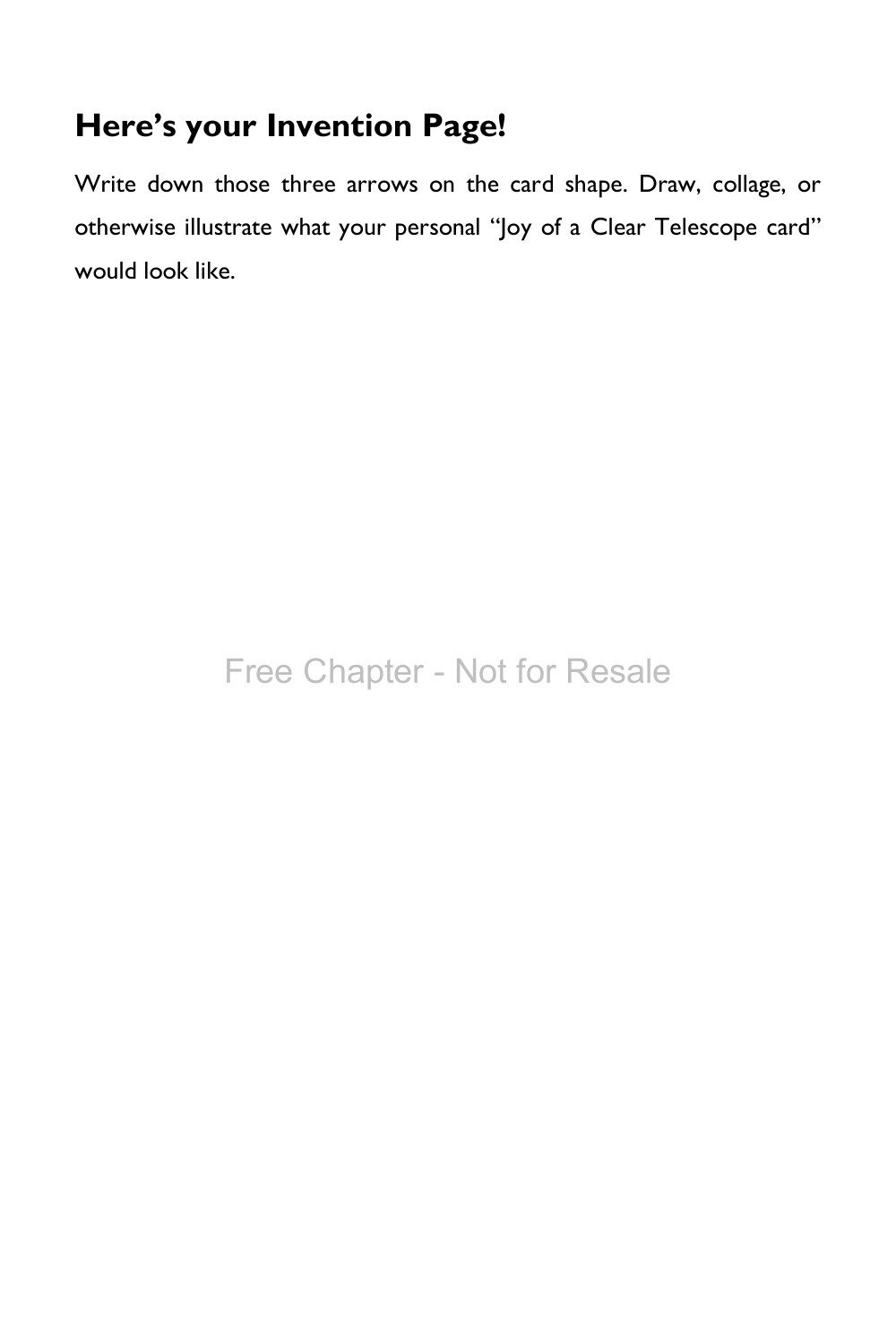## **Conclusion**

<span id="page-36-0"></span>When you came looking for a book like this one, you were probably dissatisfied with your LifeCloset: full of ideas and beliefs from your past that were put there by well-meaning parents, competitive siblings, earnest friends, frenemies, work situations, romantic partners both good and bad, and all you've experienced living in this big, complicated world. And you picked up this volume because whatever was in that closet was no longer what you wanted. You thought there might be some new ideas in here that work.

Now here you are, at the tail end of the pages you started exploring with hope and  $\overline{\text{curis}}$  not long ago. If this book has resonated with you, here are some of the ways you might have already experienced change:

- You've gotten clear on what you want to bring into your life.
- You've looked at what you have and decided what is useful and worth keeping.
- You've tossed aside that which doesn't serve you.
- You've even learned that you can adapt some of what's around you to bring you what you want.
- You've learned how to deal with inevitable stress so that you handle it rather than it handling you.
- Most importantly, you've learned to trust your own knowing about things.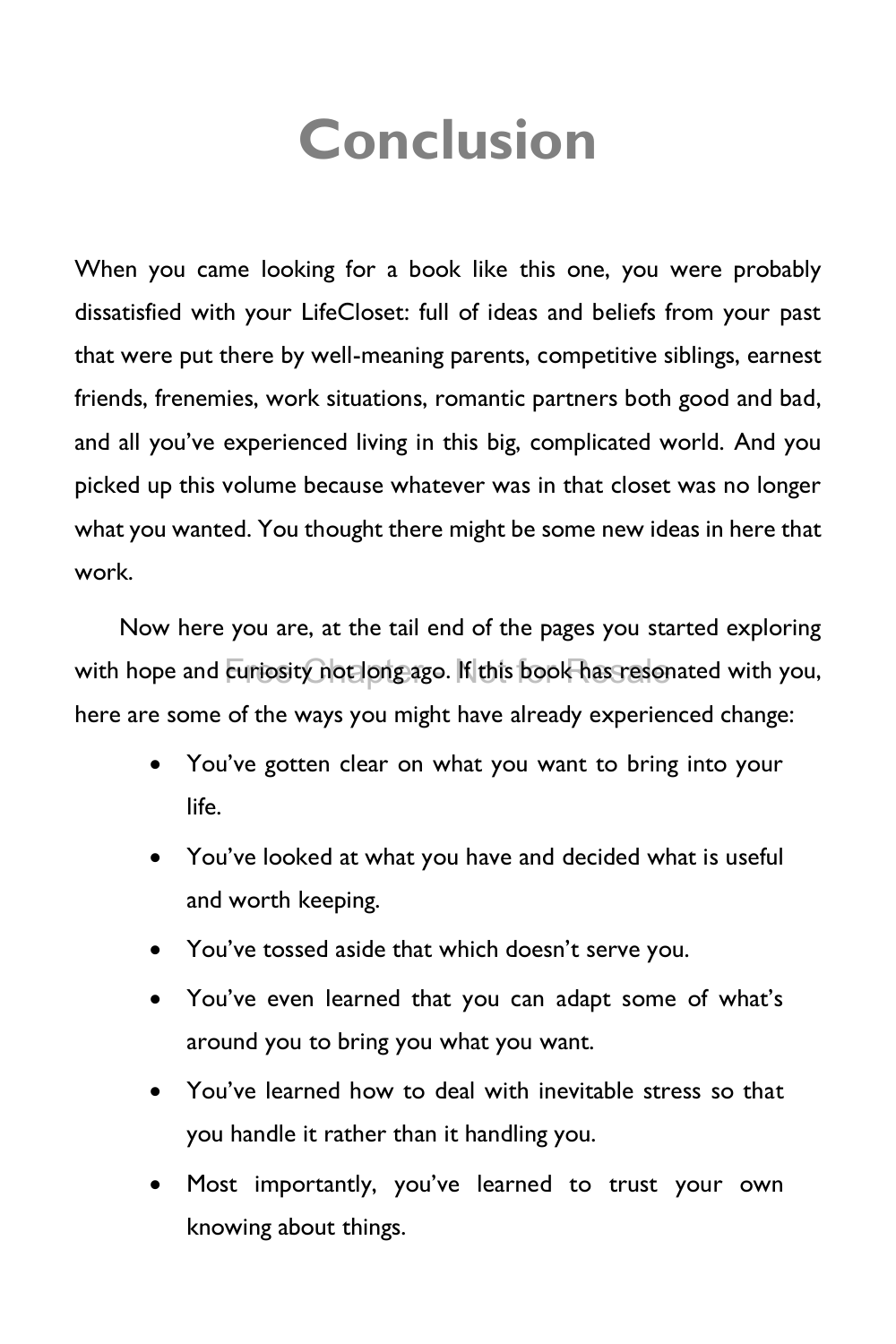How do I know? Because you've stuck with me through this whole self-quest, and you're still reading.

Throughout these pages, I've reminded you time and again that YOU are your own best expert. Let's be honest: I can give you examples of what I've seen and done. I can share lists with you that I have found useful. I can even tell you reassuring stories about how I got through some very tough times that may look a lot like what you've gone through yourself.

But unless these stories and examples resonate with you, they are not equipment to put in your LifeCloset.

What goes back into your LifeCloset are those beliefs, ideas, methods and tips that will support the life you want to bring into being. That's why The Adventure Pages at the end of each chapter are so important (and if you didn't do thoseQctivities, trust me, you want to go back and dig in). They were designed to be the place where you go to play around with my ideas and make them delightfully, uniquely yours.

And when you've closed this book and settled back on your shelf, what happens then? That's when the fun really begins. Go, my friend. Go and try out all those ideas on your world.

Look at your life with more clarity. Know where that telescope cleaned and polished and aimed to a fare-thee-well—can catch a glimpse of all the promise that is yours in the future, no matter your age or your circumstances.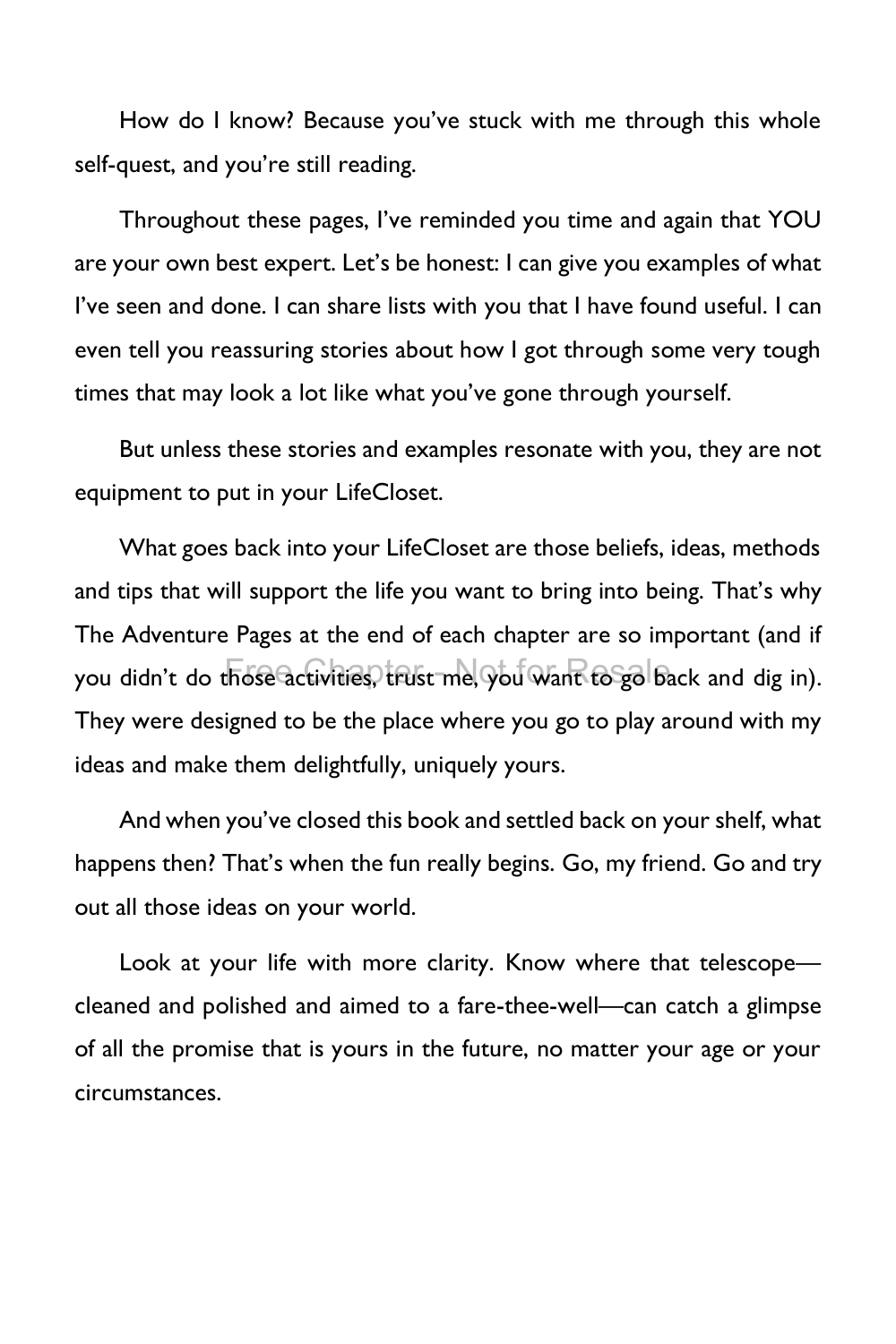You will have cleared out all of those raggedy thoughts, outworn principles, too-small life plans and directions that were never yours in the first place but bequeathed to you by others. You'll recognize them for what they are: poorly-fitting hand-me-downs that don't need to take up precious space.

You'll have lightened your load—disposing of anything you no longer need, which no longer supports you. That leaves room and time to cherish what is precious. You'll start looking for experiences, not "stuff." And you'll have passed on some of those ideas, things, and experiences to those who will treasure them.

You'll have practiced living your life like the best of chefs, making sumptuous days and weeks out of what is presented to you by Spirit. You'll understand the deliciousness of making perfection gut of imperfection. You'll understand that stumbling is actually part of the Big Dance. And you will have a solid understanding of when adaptability is not useful, but a big fat "No" is.

You'll get a grip on stress. You'll be able to differentiate between good and bad stress. You'll recognize when it's real and when it's false. You'll work out how to turn matters away if they aren't your problem to solve. And though stress is and always will be a part of your life, you won't let it bury you.

You'll be ready for *The Big Reboot,* which will be Volume II of *The Self-Development Project.*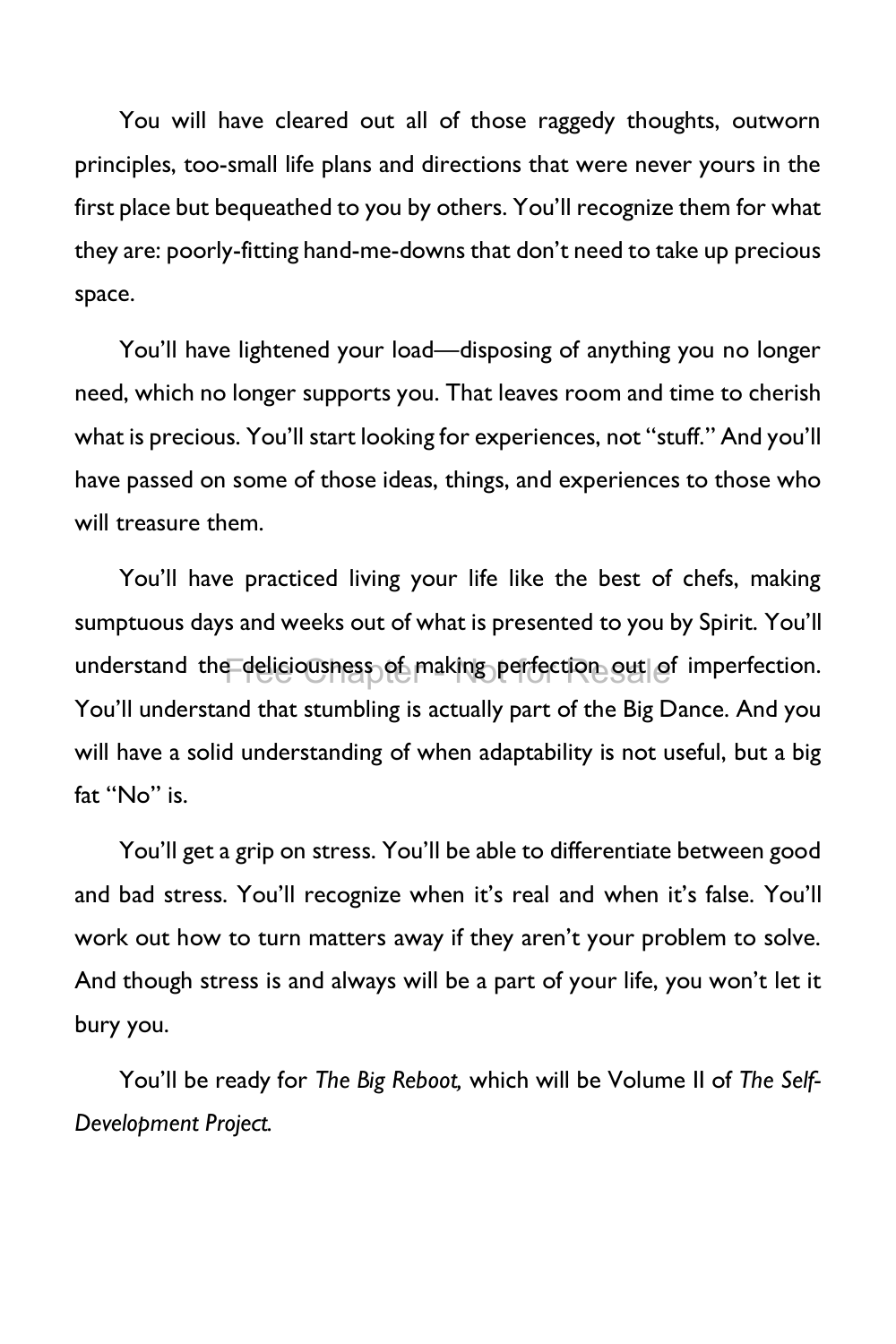The biggest change that I would wish for you, now that we've walked together, is a simple one: Own the fact that you are in charge of your own existence. Not the Fates. Not your financial circumstances. Not your family or your birth or your gender. You. Knowing that you are the captain of your own ship means you can decide how to steer it through the waters of your existence. Sometimes those waters will make for smooth sailing, and sometimes they will be so rough you will be pea-green in the face and hanging over the edge of the deck. But you will still be the captain. You get to claim your own triumphs and recognize your own miscalculations. Either way, you are in charge, and that means all possibilities are yours as well.

Lastly, I want to thank you. Yes, really. Not just for buying or reading the book, but for being someone who wanted to take the same journey as I did. You can't write what you don't know, so I had to live every single chapter of this book before getting it down on paper. Free Chapter - Not for Resale

Clarity for me meant knowing who I was and what I was here to do. It meant getting rid of all those things that I allowed to stop me before. I had to jettison self-doubt, an insurmountable mountain of half-formed ideas I'd no idea how to finish, and the constant urge to put myself last because everyone else needed more. I had to be willing to dump the excuses: waiting until the timing was perfect, or until I was well-known enough, or until a big publishing house would magnanimously give me permission to be *in a book.* And it meant I had to let go of all that self-imposed stress or this manuscript would never get finished.

You can do what I do because I had to do what I've asked you to do. And there are so many more delicious adventures to experience together!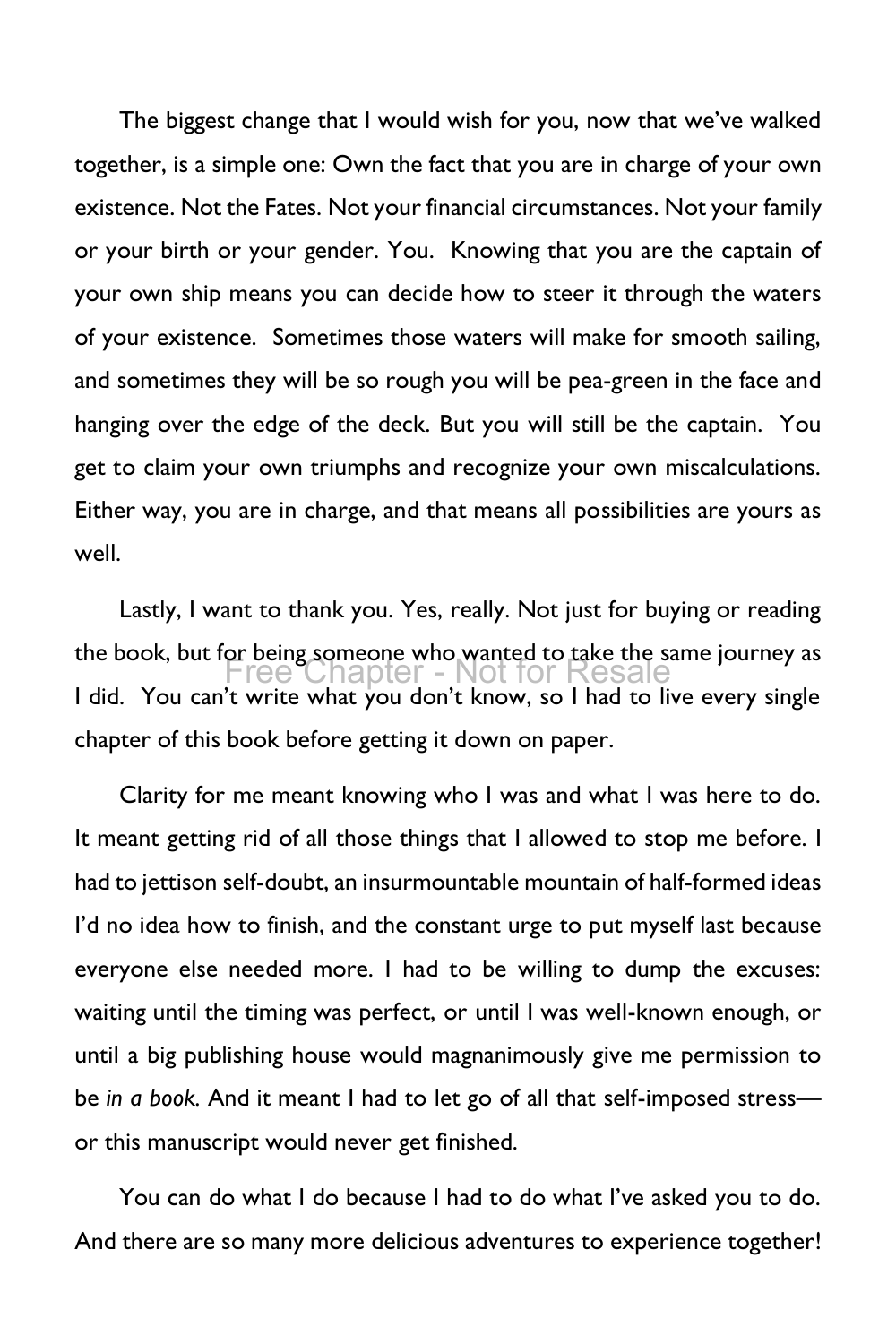## <span id="page-40-0"></span>**About the Author**

Corbie Mitleid has always been "the different one." A writer and visionary in a completely medical family (father a doctor, mother a nurse, brother a doctor), she has always made her own path rather than take one cut for her by others. Leaving an Ivy League university after two years, Corbie struck out to find where joy and purpose lived, regardless of what she was told she "ought" to do.

The path wasn't easy. Two marriages, which didn't last, and a constant search for The Partner Who Understood. A succession of jobs. A series of spiritual paths. Moving from Cambridge to Philadelphia to Poughkeepsie to New York City to Atlanta. Out of the blue, breast cancer—not once, but three times. Life became a roller coaster with no brakes, asking Corbie to survive divorce, abuse, poverty and life-threatening illness. But through all of this, she learned the value of the Examined Life: meeting challenges and always asking the next question, facing each new situation with strength, courage and humor.

Today, Corbie brings a full toolbox to her job as a beacon of manifestation and vision for her clients. She knows what it is to create a career out of experiences. While she's now a full-time intuitive counselor and inspirational speaker, her career has encompassed positions as a published author, a professional actress, a television producer, a radio personality, an executive recruiter and the "power behind the throne" for a number of high-profile CEOs.